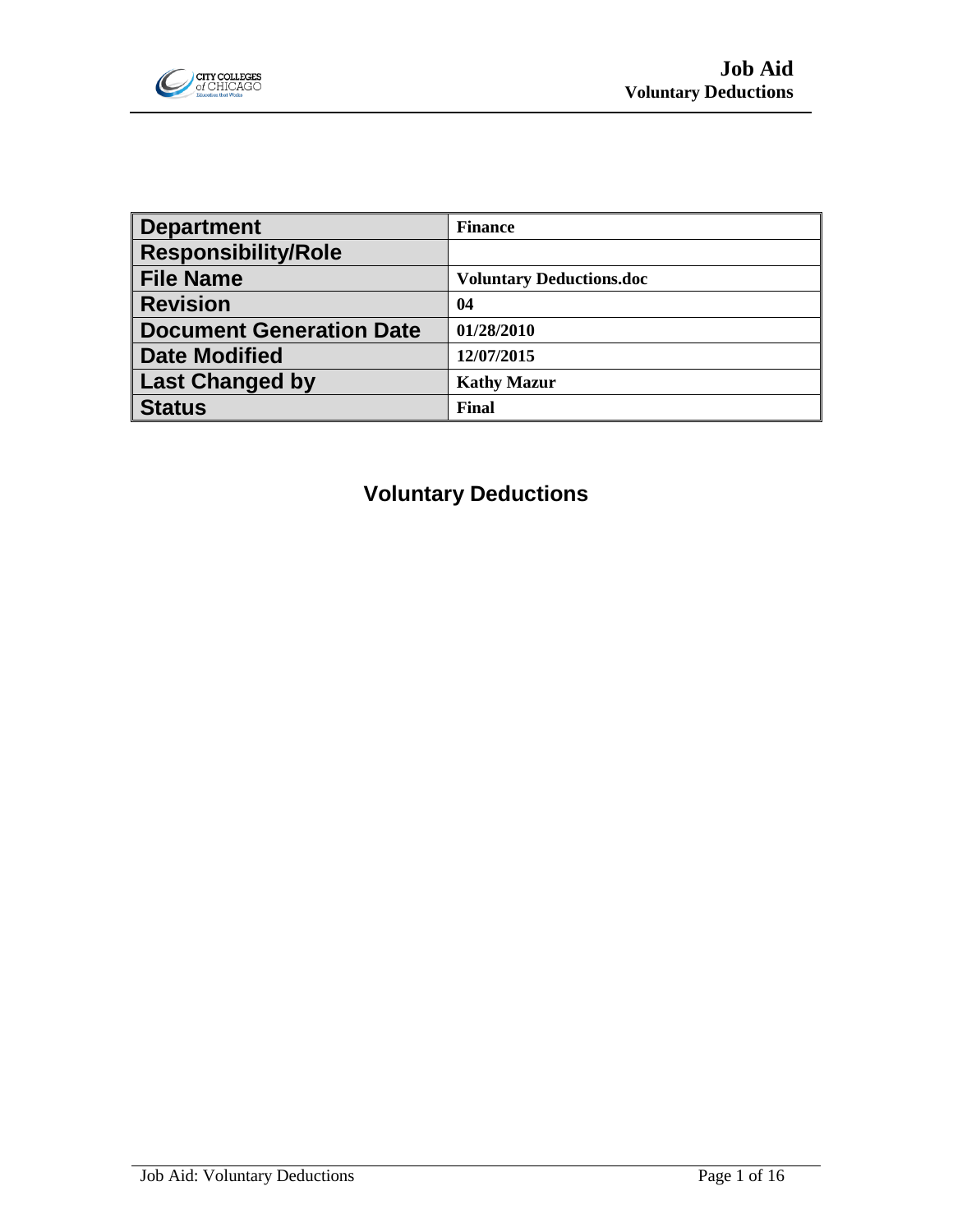

 $\sim$   $\sim$   $\sim$ 

| <b>JRALLE</b>                              |                                                                                                                       |                                                           |                                         |          |
|--------------------------------------------|-----------------------------------------------------------------------------------------------------------------------|-----------------------------------------------------------|-----------------------------------------|----------|
|                                            |                                                                                                                       | Home                                                      | Add to Favorites                        | Sign out |
| <b>Menu</b>                                |                                                                                                                       |                                                           |                                         |          |
| Search:                                    | Main Menu > Self Service >                                                                                            |                                                           |                                         |          |
| $\circ$<br>My Favorites                    | Payroll and Compensation                                                                                              |                                                           |                                         |          |
| Self Service                               | Review your pay and compensation history. Update your direct deposit and other deduction or contribution information. |                                                           |                                         |          |
| ▷ Personal Information                     | View Paycheck<br>Review current and prior paychecks.                                                                  | Year to Date Balances                                     | Voluntary Deductions                    |          |
| ▼ Payroll and Compensation                 |                                                                                                                       |                                                           |                                         |          |
| - View Paycheck<br>- Year to Date Balances |                                                                                                                       |                                                           |                                         |          |
| - Voluntary Deductions                     | <b>Direct Deposit</b>                                                                                                 | <b>Compensation History</b>                               | W-4 Tax Information                     |          |
| - Direct Deposit                           | Add or update your direct deposit information.                                                                        | Review compensation history for base, variable, and stock | Review or change your VV-4 information. |          |
| - Compensation History                     |                                                                                                                       | options.                                                  |                                         |          |
| $-$ W-4 Tax Information                    |                                                                                                                       |                                                           |                                         |          |
| Benefits                                   |                                                                                                                       |                                                           |                                         |          |
| - My Personalizations                      |                                                                                                                       |                                                           |                                         |          |
| - My System Profile                        |                                                                                                                       |                                                           |                                         |          |

| <b>Step</b> | <b>Action</b>                                   |  |  |  |  |  |
|-------------|-------------------------------------------------|--|--|--|--|--|
|             |                                                 |  |  |  |  |  |
|             | Click the <b>Self Service</b> link.             |  |  |  |  |  |
|             | D Self Service                                  |  |  |  |  |  |
| 2.          |                                                 |  |  |  |  |  |
|             | Click the <b>Payroll and Compensation</b> link. |  |  |  |  |  |
|             | ▷ Payroll and Compensation                      |  |  |  |  |  |
| 3.          |                                                 |  |  |  |  |  |
|             | Click the <b>Voluntary Deductions</b> link.     |  |  |  |  |  |
|             | - Voluntary Deductions                          |  |  |  |  |  |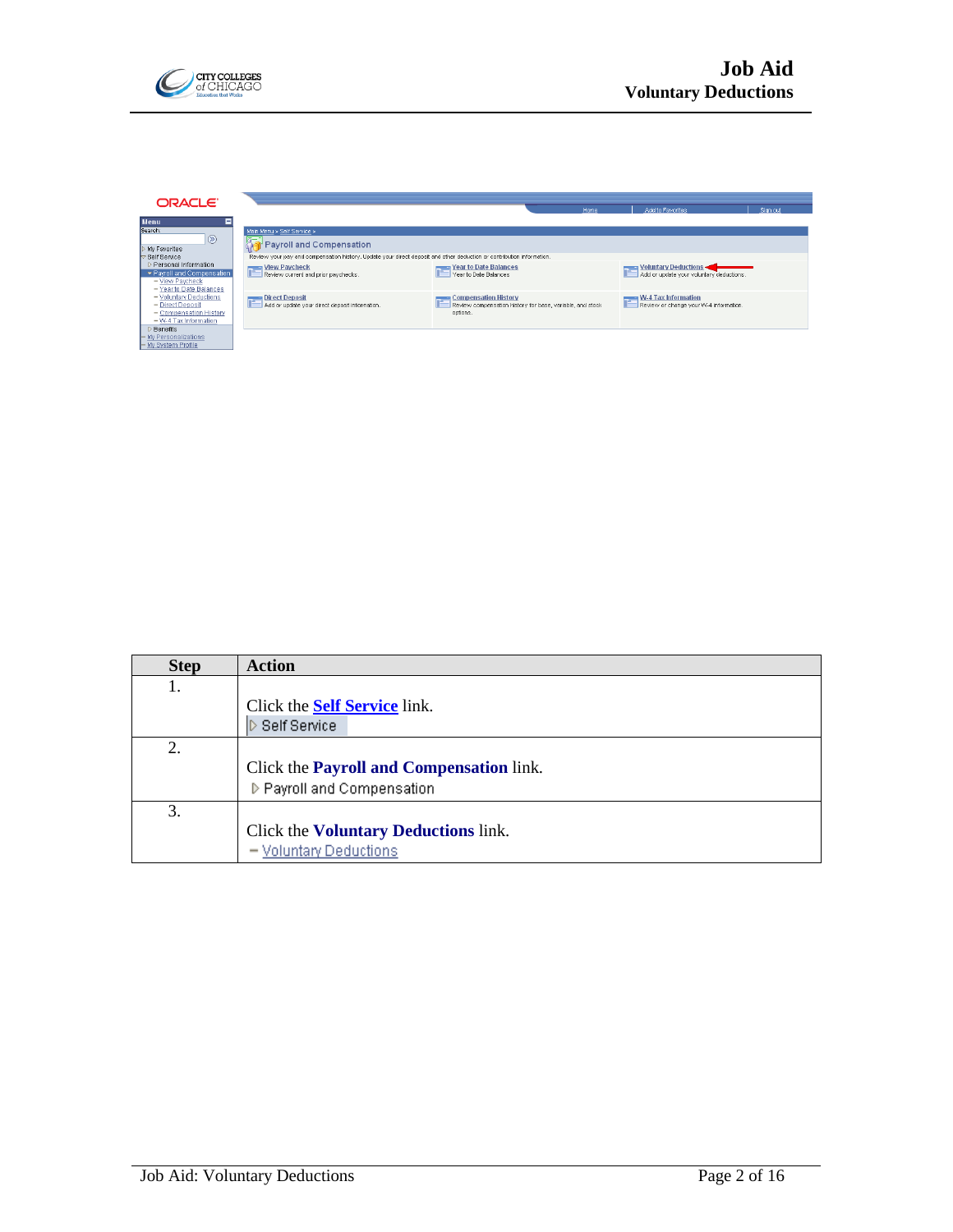

| <b>ORACLE</b>                                  |                             |                                    |                                                              |                  |                    |                     |      |          |                      |                                        |          |
|------------------------------------------------|-----------------------------|------------------------------------|--------------------------------------------------------------|------------------|--------------------|---------------------|------|----------|----------------------|----------------------------------------|----------|
|                                                |                             |                                    |                                                              |                  |                    |                     | Home | Worklist | MultiChannel Console | Add to Favorites                       | Sign out |
| Menu                                           |                             |                                    |                                                              |                  |                    |                     |      |          |                      |                                        |          |
| ▽ Payroll and Compensation<br>- View Paycheck  |                             |                                    |                                                              |                  |                    |                     |      |          |                      | New Window   Help   Customize Page   黑 |          |
| - Year to Date Balances                        |                             |                                    |                                                              |                  |                    |                     |      |          |                      |                                        |          |
| - View Payslips                                |                             |                                    |                                                              |                  |                    |                     |      |          |                      |                                        |          |
| - View Payslip GBR                             | <b>Voluntary Deductions</b> |                                    |                                                              |                  |                    |                     |      |          |                      |                                        |          |
| - 3rd Party Pay Inquiry                        | Steve Saba                  |                                    |                                                              |                  |                    |                     |      |          |                      |                                        |          |
| - Request Overtime CHE                         | City Colleges of Chicago    |                                    |                                                              |                  |                    |                     |      |          |                      |                                        |          |
| - View Overtime CHE                            |                             |                                    |                                                              |                  |                    |                     |      |          |                      |                                        |          |
| - Voluntary Deductions                         |                             |                                    | Review, add or update your voluntary deductions information. |                  |                    |                     |      |          |                      |                                        |          |
| - Direct Deposit<br>- Personal Bank Accounts   |                             |                                    |                                                              |                  |                    |                     |      |          |                      |                                        |          |
| - Compensation History                         | <b>Voluntary Deductions</b> |                                    |                                                              |                  |                    |                     |      |          |                      |                                        |          |
| - Agreement                                    | <b>Deduction Type</b>       | Start Date                         | Stop Date<br>Status                                          | <b>Deduction</b> | <b>Goal Amount</b> | <b>Goal Balance</b> |      |          |                      |                                        |          |
| Personalization                                |                             |                                    |                                                              |                  |                    |                     |      |          |                      |                                        |          |
| - Profit-Sharing                               |                             |                                    |                                                              |                  |                    |                     |      |          |                      |                                        |          |
| Entitlements                                   |                             |                                    |                                                              |                  |                    |                     |      |          |                      |                                        |          |
| - Pay Distribution                             | <b>Add Deduction</b>        |                                    |                                                              |                  |                    |                     |      |          |                      |                                        |          |
| Instructions<br>- W-4 Tax Information          |                             |                                    |                                                              |                  |                    |                     |      |          |                      |                                        |          |
| - View T4/T4A Slips                            |                             | Return to Payroll and Compensation |                                                              |                  |                    |                     |      |          |                      |                                        |          |
| - T4/T4A Consent                               |                             |                                    |                                                              |                  |                    |                     |      |          |                      |                                        |          |
| - W-4 Tax Information USA                      |                             |                                    |                                                              |                  |                    |                     |      |          |                      |                                        |          |
| - View W-2AV-2c Forms                          |                             |                                    |                                                              |                  |                    |                     |      |          |                      |                                        |          |
| - W-2AV-2c Consent                             |                             |                                    |                                                              |                  |                    |                     |      |          |                      |                                        |          |
| - W-2 Reissue Request                          |                             |                                    |                                                              |                  |                    |                     |      |          |                      |                                        |          |
| - W-2 Reissue Request<br><b>USA</b>            |                             |                                    |                                                              |                  |                    |                     |      |          |                      |                                        |          |
| - Year End Adjustment Info                     |                             |                                    |                                                              |                  |                    |                     |      |          |                      |                                        |          |
| <b>JPN</b>                                     |                             |                                    |                                                              |                  |                    |                     |      |          |                      |                                        |          |
| - Tax Allowance                                |                             |                                    |                                                              |                  |                    |                     |      |          |                      |                                        |          |
| Declaration THA                                |                             |                                    |                                                              |                  |                    |                     |      |          |                      |                                        |          |
| - Provident Fund Setup                         |                             |                                    |                                                              |                  |                    |                     |      |          |                      |                                        |          |
| THA                                            |                             |                                    |                                                              |                  |                    |                     |      |          |                      |                                        |          |
| - View/Print Certificates<br><b>D</b> Benefits |                             |                                    |                                                              |                  |                    |                     |      |          |                      |                                        |          |
| ▷ Stock Activity                               |                             |                                    |                                                              |                  |                    |                     |      |          |                      |                                        |          |
| <b>D</b> Learning and Development              |                             |                                    |                                                              |                  |                    |                     |      |          |                      |                                        |          |
| P Performance Management                       |                             |                                    |                                                              |                  |                    |                     |      |          |                      |                                        |          |
| <b>D</b> Recruiting Activities                 |                             |                                    |                                                              |                  |                    |                     |      |          |                      |                                        |          |
| D Class Search / Browse                        |                             |                                    |                                                              |                  |                    |                     |      |          |                      |                                        |          |
| Catalog<br>D Academic Planning                 |                             |                                    |                                                              |                  |                    |                     |      |          |                      |                                        |          |
| <b>D</b> Enrollment                            |                             |                                    |                                                              |                  |                    |                     |      |          |                      |                                        |          |
| <b>D</b> Campus Finances                       |                             |                                    |                                                              |                  |                    |                     |      |          |                      |                                        |          |
| Campus Personal                                |                             |                                    |                                                              |                  |                    |                     |      |          |                      |                                        |          |
| Information                                    | ×                           |                                    |                                                              |                  |                    |                     |      |          |                      |                                        |          |
| N. Boodemia Deservic                           |                             |                                    |                                                              |                  |                    |                     |      |          |                      |                                        |          |

| <b>Step</b> | <b>Action</b>                          |  |  |  |  |  |  |
|-------------|----------------------------------------|--|--|--|--|--|--|
| 4.          |                                        |  |  |  |  |  |  |
|             | Click the <b>Add Deduction</b> button. |  |  |  |  |  |  |
|             | Add Deduction                          |  |  |  |  |  |  |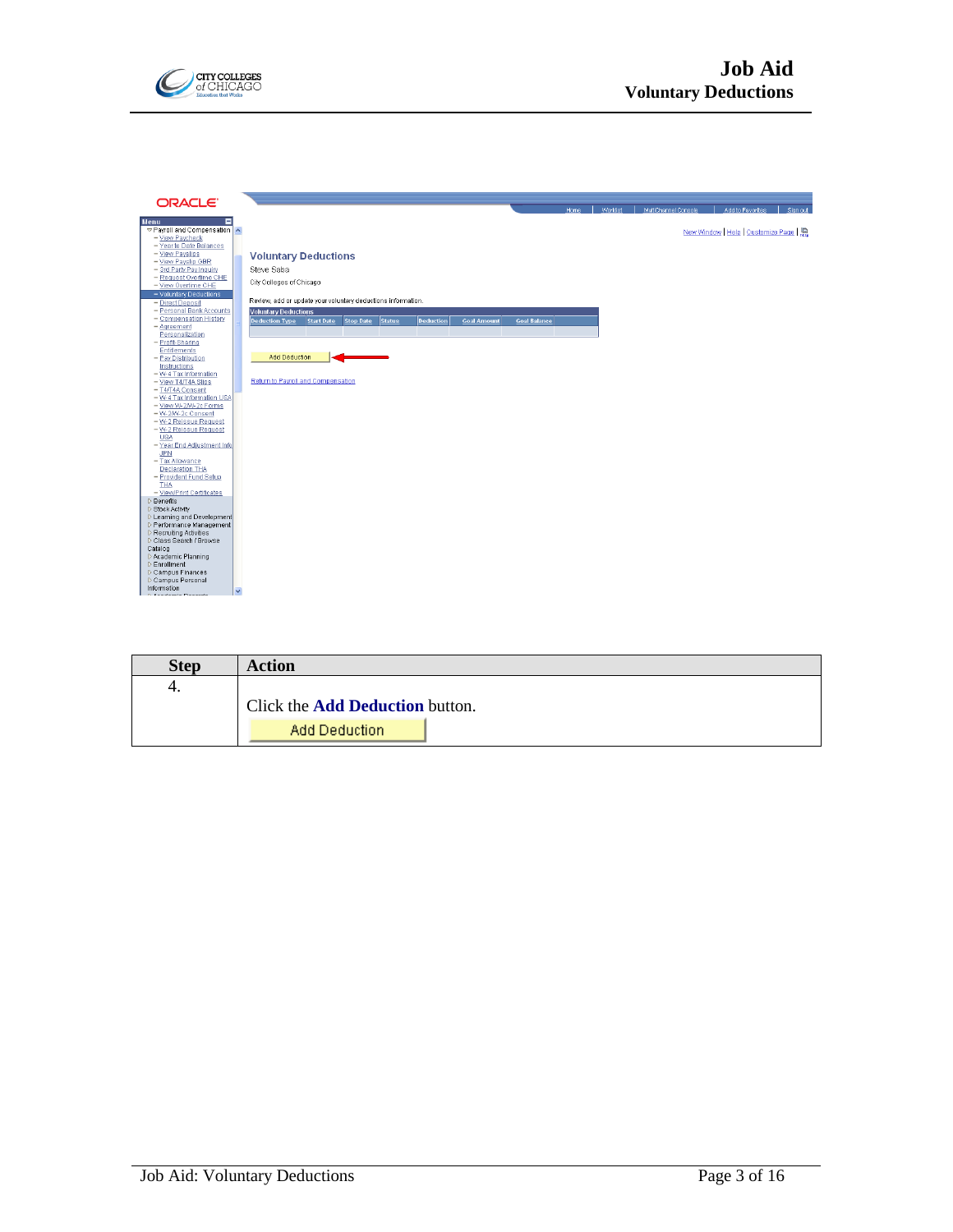

| <b>ORACLE</b>                                              |                     |                                                        |                                         |      |          |                      |                                        |          |
|------------------------------------------------------------|---------------------|--------------------------------------------------------|-----------------------------------------|------|----------|----------------------|----------------------------------------|----------|
|                                                            |                     |                                                        |                                         | Home | Worklist | MultiChannel Console | Add to Favorites                       | Sign out |
| Menu<br>My Favorites                                       |                     |                                                        |                                         |      |          |                      |                                        |          |
| Self Service                                               | $\hat{\phantom{a}}$ |                                                        |                                         |      |          |                      | New Window   Help   Customize Page   鼎 |          |
| ▷ Time Reporting                                           |                     |                                                        |                                         |      |          |                      |                                        |          |
| D Personal Information<br>Payroll and Compensation         |                     | <b>Voluntary Deductions</b>                            |                                         |      |          |                      |                                        |          |
| - View Paycheck                                            |                     | <b>Add Voluntary Deduction</b>                         |                                         |      |          |                      |                                        |          |
| - Year to Date Balances<br>- View Payslips                 |                     |                                                        |                                         |      |          |                      |                                        |          |
| - View Payslip GBR                                         |                     | Steve Saba                                             |                                         |      |          |                      |                                        |          |
| - 3rd Party Pay Inquiry                                    |                     | City Colleges of Chicago                               |                                         |      |          |                      |                                        |          |
| - Request Overtime CHE<br>- View Overtime CHE              |                     | "Type of Deduction:                                    |                                         |      |          |                      |                                        |          |
| - Voluntary Deductions                                     |                     |                                                        |                                         |      |          |                      |                                        |          |
| - Direct Deposit                                           |                     | 'Select whether Deduction is a Flat Amount or Percent: | $\checkmark$                            |      |          |                      |                                        |          |
| - Personal Bank Accounts<br>- Compensation History         |                     |                                                        |                                         |      |          |                      |                                        |          |
| - Agreement                                                |                     | 'Enter Amount or Percent to be deducted:               |                                         |      |          |                      |                                        |          |
| Personalization                                            |                     | Take deduction until I reach this Goal Amount:         |                                         |      |          |                      |                                        |          |
| - Profit-Sharing<br>Entitlements                           |                     |                                                        |                                         |      |          |                      |                                        |          |
| - Pay Distribution                                         |                     | 'Enter Deduction Start Date:                           | 31<br>(example: 12/31/2000)             |      |          |                      |                                        |          |
| Instructions<br>$-$ VV-4 Tax Information                   |                     | <b>Enter Deduction Stop Date:</b>                      | B <sub>1</sub><br>(example: 12/31/2000) |      |          |                      |                                        |          |
| - View T4/T4A Slips                                        |                     |                                                        |                                         |      |          |                      |                                        |          |
| - T4/T4A Consent<br>- W-4 Tax Information USA              |                     | <b>Current Balance:</b>                                | 0.00                                    |      |          |                      |                                        |          |
| - View VV-2AV-2c Forms                                     |                     |                                                        |                                         |      |          |                      |                                        |          |
| - W-2AV-2c Consent                                         |                     | * Required Field                                       |                                         |      |          |                      |                                        |          |
| - W-2 Reissue Request<br>- W-2 Reissue Request             |                     | Save                                                   |                                         |      |          |                      |                                        |          |
| <b>USA</b>                                                 |                     |                                                        |                                         |      |          |                      |                                        |          |
| - Year End Adjustment Info<br><b>JPN</b>                   |                     | <b>Return to Voluntary Deductions</b>                  |                                         |      |          |                      |                                        |          |
| - Tax Allowance                                            |                     |                                                        |                                         |      |          |                      |                                        |          |
| <b>Declaration THA</b>                                     |                     |                                                        |                                         |      |          |                      |                                        |          |
| - Provident Fund Setup<br>THA                              |                     |                                                        |                                         |      |          |                      |                                        |          |
| - View/Print Certificates                                  |                     |                                                        |                                         |      |          |                      |                                        |          |
| <b>D</b> Benefits<br>D Stock Activity                      |                     |                                                        |                                         |      |          |                      |                                        |          |
| D Learning and Development                                 |                     |                                                        |                                         |      |          |                      |                                        |          |
| D Performance Management<br><b>D</b> Recruiting Activities |                     |                                                        |                                         |      |          |                      |                                        |          |
| D Class Search / Browse                                    |                     |                                                        |                                         |      |          |                      |                                        |          |
| Catalog                                                    |                     |                                                        |                                         |      |          |                      |                                        |          |
| D Academic Planning<br>N Enrollmont                        | ×                   |                                                        |                                         |      |          |                      |                                        |          |
|                                                            |                     |                                                        |                                         |      |          |                      |                                        |          |

| <b>Step</b> | Action                                                    |
|-------------|-----------------------------------------------------------|
|             |                                                           |
|             | Click the Look up Type of Deduction graphic. $\mathbb{Q}$ |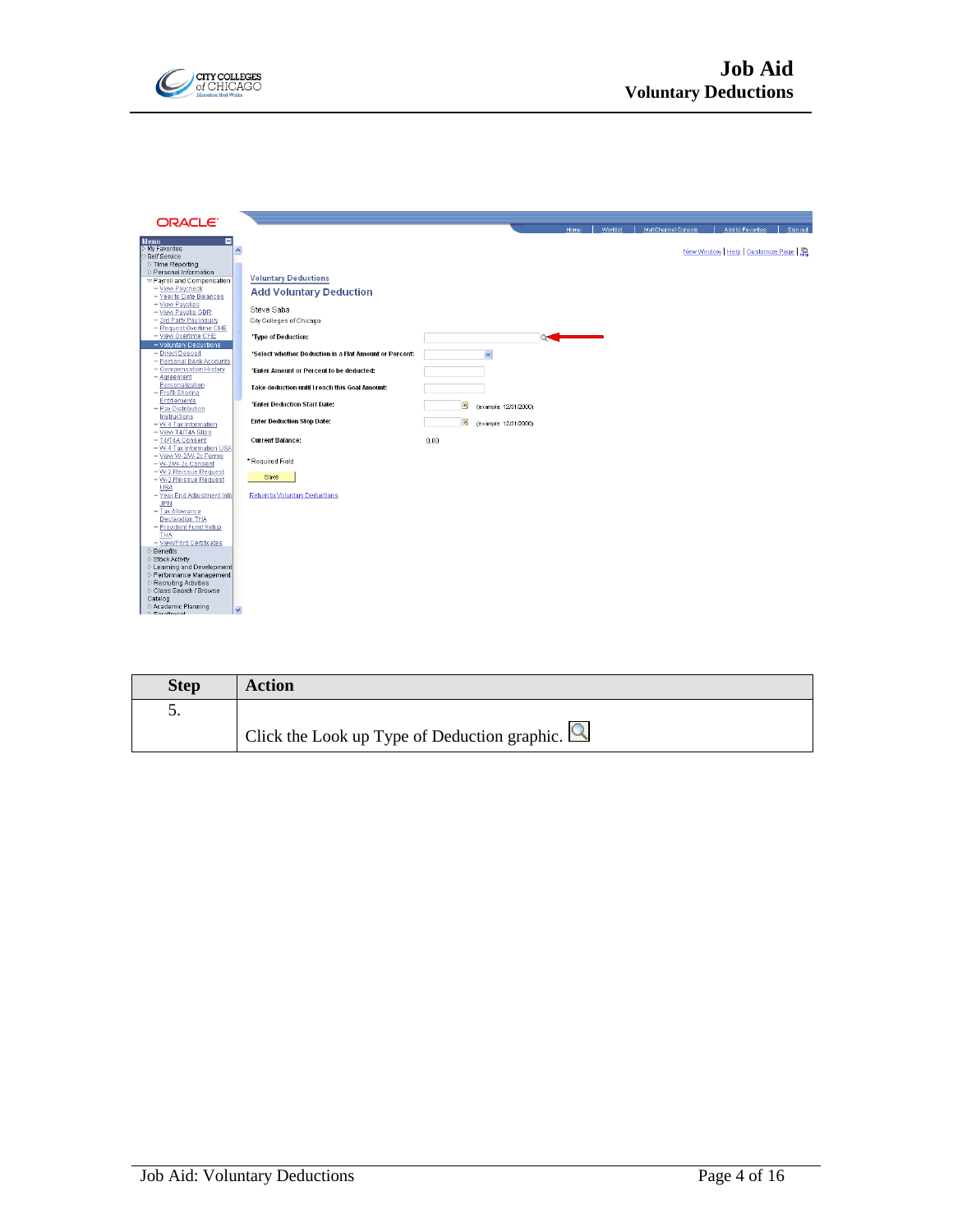

| ORACLE <sup>®</sup>                                 |                                        |      |          |                      |                              |
|-----------------------------------------------------|----------------------------------------|------|----------|----------------------|------------------------------|
|                                                     |                                        | Home | Worklist | MultiChannel Console | Sign out<br>Add to Favorites |
|                                                     |                                        |      |          |                      |                              |
| Menu<br>My Favorites                                |                                        |      |          |                      |                              |
| Self Service                                        | $\hat{\phantom{a}}$                    |      |          |                      | New Window   Help   風        |
| ▷ Time Reporting                                    |                                        |      |          |                      |                              |
| D Personal Information                              |                                        |      |          |                      |                              |
| Payroll and Compensation                            | <b>Look Up *Type of Deduction:</b>     |      |          |                      |                              |
| - View Paycheck                                     |                                        |      |          |                      |                              |
| - Year to Date Balances                             |                                        |      |          |                      |                              |
| - View Payslips                                     | Cancel                                 |      |          |                      |                              |
| - View Payslip GBR                                  |                                        |      |          |                      |                              |
| - 3rd Party Pay Inquiry                             |                                        |      |          |                      |                              |
| - Request Overtime CHE                              |                                        |      |          |                      |                              |
| - View Overtime CHE                                 | <b>Search Results</b>                  |      |          |                      |                              |
| - Voluntary Deductions                              | View All First [4] 1-18 of 18 [5] Last |      |          |                      |                              |
| - Direct Deposit                                    | <b>Deduction Description</b>           |      |          |                      |                              |
| - Personal Bank Accounts                            | WYCC - 20 Fund                         |      |          |                      |                              |
| - Compensation History                              | CCC Foundation - Charity               |      |          |                      |                              |
| - Agreement                                         | Kennedy King Scholarship Fund          |      |          |                      |                              |
| Personalization<br>- Profit-Sharing                 |                                        |      |          |                      |                              |
| Entitlements                                        | Daley College Scholarship Fund         |      |          |                      |                              |
| - Pay Distribution                                  | Malcolm X Scholarship Fund             |      |          |                      |                              |
| Instructions                                        | Harold Washiongton Scholarship         |      |          |                      |                              |
| - VV-4 Tax Information                              | Wright Scholarship Fund                |      |          |                      |                              |
| - View T4/T4A Slips                                 | Olive-Harvey Scholarship Fund          |      |          |                      |                              |
| - T4/T4A Consent                                    | <b>Truman Scholarship Fund</b>         |      |          |                      |                              |
| - W-4 Tax Information USA                           |                                        |      |          |                      |                              |
| - View W-2AV-2c Forms                               |                                        |      |          |                      |                              |
| - W-2AV-2c Consent                                  |                                        |      |          |                      |                              |
| - W-2 Reissue Request                               |                                        |      |          |                      |                              |
| - W-2 Reissue Request                               |                                        |      |          |                      |                              |
| <b>USA</b><br>- Year End Adjustment Info            |                                        |      |          |                      |                              |
| <b>JPN</b>                                          |                                        |      |          |                      |                              |
| - Tax Allowance                                     |                                        |      |          |                      |                              |
| <b>Declaration THA</b>                              |                                        |      |          |                      |                              |
| - Provident Fund Setup                              |                                        |      |          |                      |                              |
| <b>THA</b>                                          |                                        |      |          |                      |                              |
| - View/Print Certificates                           |                                        |      |          |                      |                              |
| <b>D</b> Benefits                                   |                                        |      |          |                      |                              |
| D Stock Activity                                    |                                        |      |          |                      |                              |
| D Learning and Development                          |                                        |      |          |                      |                              |
| D Performance Management<br>▷ Recruiting Activities |                                        |      |          |                      |                              |
| D Class Search / Browse                             |                                        |      |          |                      |                              |
| Catalog                                             |                                        |      |          |                      |                              |
| D Academic Planning                                 |                                        |      |          |                      |                              |
| N Enrollmont                                        | v.                                     |      |          |                      |                              |
|                                                     |                                        |      |          |                      |                              |

| <b>Step</b> | Action                                                                    |  |  |  |  |  |  |
|-------------|---------------------------------------------------------------------------|--|--|--|--|--|--|
| O.          |                                                                           |  |  |  |  |  |  |
|             | Click the <b>Type of Deduction</b> for which you would like to volunteer. |  |  |  |  |  |  |
|             | Example:                                                                  |  |  |  |  |  |  |
|             | CCC Foundation - Charity                                                  |  |  |  |  |  |  |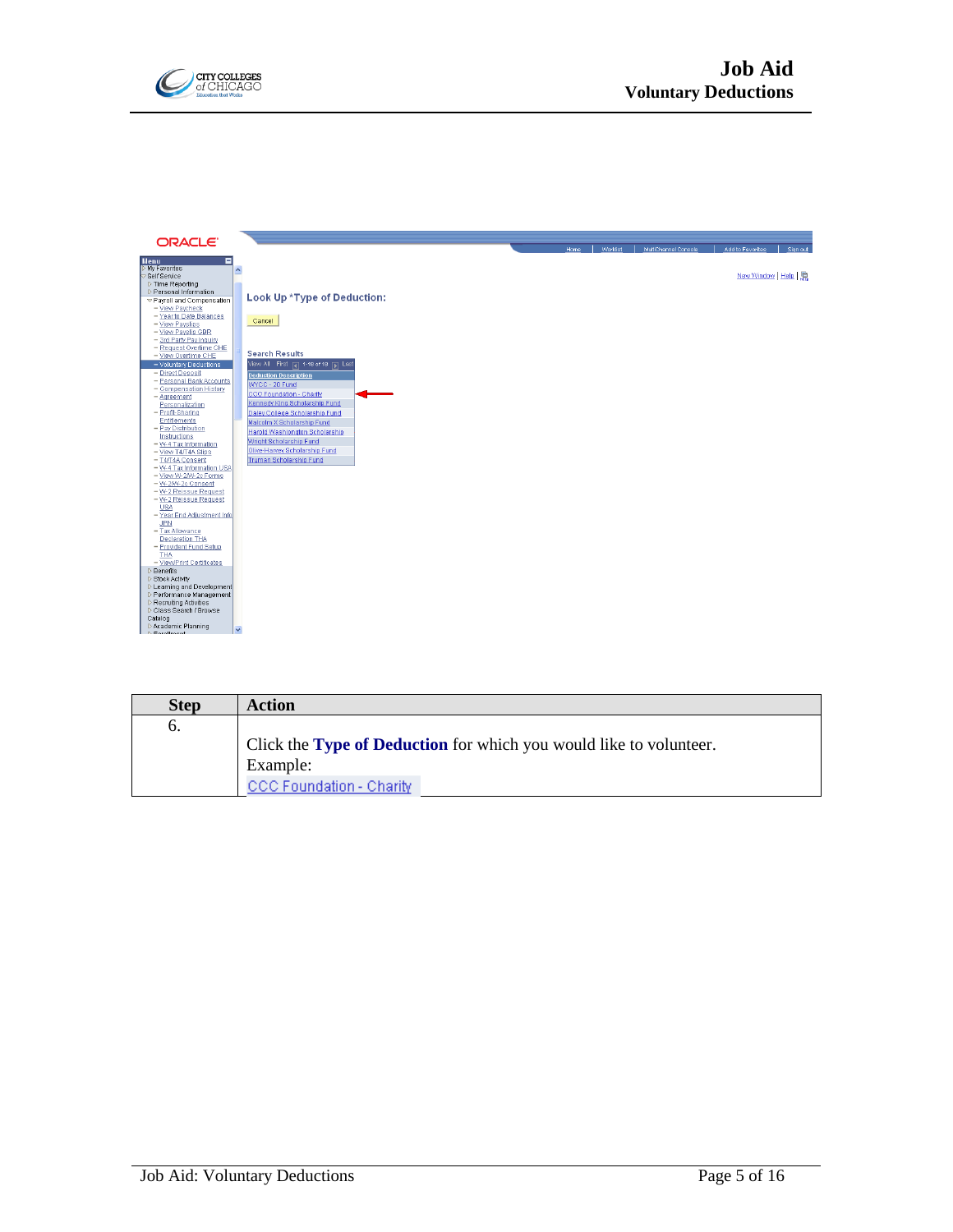

| <b>ORACLE</b>                                                                         |                                                        |                                             |                          |                                         |   |      |          |                      |                                          |          |
|---------------------------------------------------------------------------------------|--------------------------------------------------------|---------------------------------------------|--------------------------|-----------------------------------------|---|------|----------|----------------------|------------------------------------------|----------|
|                                                                                       |                                                        |                                             |                          |                                         |   | Home | Worklist | MultiChannel Console | Add to Favorites                         | Sign out |
| <b>Menu</b><br>Payroll and Compensation<br>- View Paycheck<br>- Year to Date Balances |                                                        |                                             |                          |                                         |   |      |          |                      | New Window   Help   Customize Page   [9] |          |
| - View Payslips<br>- View Payslip GBR<br>- 3rd Party Pay Inquiry                      | <b>Voluntary Deductions</b>                            |                                             |                          |                                         |   |      |          |                      |                                          |          |
| - Request Overtime CHE                                                                | <b>Add Voluntary Deduction</b>                         |                                             |                          |                                         |   |      |          |                      |                                          |          |
| - View Overtime CHE<br>- Voluntary Deductions                                         | Steve Saha                                             |                                             |                          |                                         |   |      |          |                      |                                          |          |
| - Direct Deposit<br>- Personal Bank Accounts                                          | City Colleges of Chicago                               |                                             |                          |                                         |   |      |          |                      |                                          |          |
| - Compensation History                                                                | 'Type of Deduction:                                    |                                             | CCC Foundation - Charity |                                         | Q |      |          |                      |                                          |          |
| - Agreement<br>Personalization                                                        | 'Select whether Deduction is a Flat Amount or Percent: |                                             |                          |                                         |   |      |          |                      |                                          |          |
| - Profit-Sharing<br>Entitlements                                                      | 'Enter Amount or Percent to be deducted:               |                                             |                          |                                         |   |      |          |                      |                                          |          |
| - Pay Distribution<br>Instructions                                                    |                                                        |                                             |                          |                                         |   |      |          |                      |                                          |          |
| $-W-4$ Tax Information                                                                | Take deduction until I reach this Goal Amount:         |                                             |                          |                                         |   |      |          |                      |                                          |          |
| - View T4/T4A Slips<br>- T4/T4A Consent                                               | 'Enter Deduction Start Date:                           |                                             |                          | 31<br>(example: 12/31/2000)             |   |      |          |                      |                                          |          |
| - W-4 Tax Information USA<br>- View VV-2AV-2c Forms                                   | <b>Enter Deduction Stop Date:</b>                      |                                             |                          | B <sub>1</sub><br>(example: 12/31/2000) |   |      |          |                      |                                          |          |
| - W-2/W-2c Consent<br>- W-2 Reissue Request                                           | <b>Current Balance:</b>                                |                                             | 0.00                     |                                         |   |      |          |                      |                                          |          |
| - W-2 Reissue Request<br><b>USA</b>                                                   |                                                        |                                             |                          |                                         |   |      |          |                      |                                          |          |
| - Year End Adjustment Info                                                            | * Required Field                                       | Note: If you would like your deduction to   |                          |                                         |   |      |          |                      |                                          |          |
| JPN<br>- Tax Allowance                                                                | Save                                                   | continue indefinitely, please leave the     |                          |                                         |   |      |          |                      |                                          |          |
| <b>Declaration THA</b><br>- Provident Fund Setup                                      | <b>Return to Voluntary Deductions</b>                  |                                             |                          |                                         |   |      |          |                      |                                          |          |
| THA<br>- View/Print Certificates                                                      |                                                        | <b>Goal Amount and the Stop Date fields</b> |                          |                                         |   |      |          |                      |                                          |          |
| <b>D</b> Benefits                                                                     |                                                        | blank. You may still go back and end your   |                          |                                         |   |      |          |                      |                                          |          |
| ▷ Stock Activity<br>D Learning and Development                                        |                                                        | deduction at any given time using the edit  |                          |                                         |   |      |          |                      |                                          |          |
| Performance Management                                                                |                                                        |                                             |                          |                                         |   |      |          |                      |                                          |          |
| <b>D</b> Recruiting Activities<br>▷ Class Search / Browse                             |                                                        | function.                                   |                          |                                         |   |      |          |                      |                                          |          |
| Catalog                                                                               |                                                        |                                             |                          |                                         |   |      |          |                      |                                          |          |
| D Academic Planning<br><b>D</b> Enrollment                                            |                                                        |                                             |                          |                                         |   |      |          |                      |                                          |          |
| D Campus Finances                                                                     |                                                        |                                             |                          |                                         |   |      |          |                      |                                          |          |
| Campus Personal                                                                       |                                                        |                                             |                          |                                         |   |      |          |                      |                                          |          |
| Information<br>The Association of the country                                         |                                                        |                                             |                          |                                         |   |      |          |                      |                                          |          |

| <b>Step</b> | <b>Action</b>                                                                                                                                                                                                                                                                                                     |                  |  |  |  |  |
|-------------|-------------------------------------------------------------------------------------------------------------------------------------------------------------------------------------------------------------------------------------------------------------------------------------------------------------------|------------------|--|--|--|--|
| 7.          | From the Select whether Deduction is a Flat Amount or Percent dropdown                                                                                                                                                                                                                                            |                  |  |  |  |  |
|             | select Amount or % of Total Gross                                                                                                                                                                                                                                                                                 |                  |  |  |  |  |
|             | Example                                                                                                                                                                                                                                                                                                           |                  |  |  |  |  |
|             | *Select whether Deduction is a Flat Amount or Percent:                                                                                                                                                                                                                                                            | % of Total Gross |  |  |  |  |
| 8.          | In the <b>Enter Amount or Percent to be deducted</b> field enter the value to be<br>deducted.<br>Example                                                                                                                                                                                                          |                  |  |  |  |  |
|             | *Enter Amount or Percent to be deducted:                                                                                                                                                                                                                                                                          | 2                |  |  |  |  |
| 9.          | In the Take deduction until I reach this Goal Amount field enter the total<br>amount of the deduction.<br>Note: If you would like your deduction to continue indefinitely, please leave<br><b>Goal Amount blank.</b><br>Example                                                                                   |                  |  |  |  |  |
|             | Take deduction until I reach this Goal Amount:                                                                                                                                                                                                                                                                    | 500              |  |  |  |  |
| 10.         | In the <b>Enter Deduction Start Date</b> field enter the date you want the deduction to<br>start.<br>Example<br>*Enter Deduction Start Date:                                                                                                                                                                      | 02/01/2010       |  |  |  |  |
| 11.         | If you chose to select when your deduction will end: In the Enter Deduction Stop<br><b>Date</b> field select the date you want the deduction to stop.<br>Note: If you would like your deduction to continue indefinitely, please leave<br><b>Stop Date blank.</b><br>Example<br><b>Enter Deduction Stop Date:</b> | 02/01/2011<br>B1 |  |  |  |  |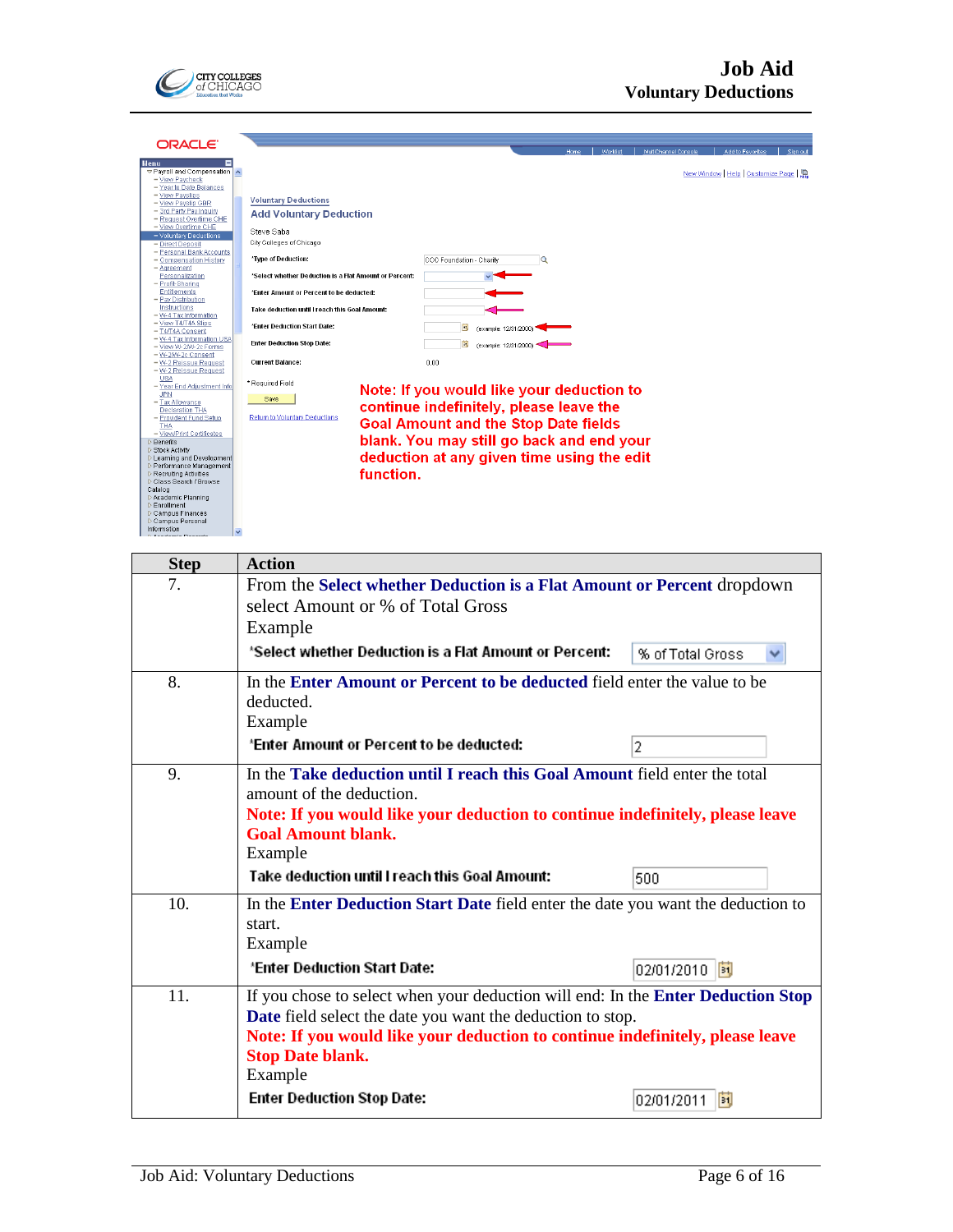

| <b>ORACLE</b>                                          |                                                        |                                        |      |          |                      |                                      |          |
|--------------------------------------------------------|--------------------------------------------------------|----------------------------------------|------|----------|----------------------|--------------------------------------|----------|
|                                                        |                                                        |                                        | Home | Worklist | MultiChannel Console | Add to Favorites                     | Sign out |
| Ξ<br>Menu<br>Search:                                   | $\overline{\phantom{a}}$                               |                                        |      |          |                      |                                      |          |
| $\circledR$                                            |                                                        |                                        |      |          |                      | New Window Help   Customize Page   風 |          |
| My Favorites                                           |                                                        |                                        |      |          |                      |                                      |          |
| Self Service                                           | <b>Voluntary Deductions</b>                            |                                        |      |          |                      |                                      |          |
| ▷ Time Reporting<br>D Personal Information             | <b>Add Voluntary Deduction</b>                         |                                        |      |          |                      |                                      |          |
| Payroll and Compensation                               |                                                        |                                        |      |          |                      |                                      |          |
| - View Paycheck                                        | Steve Saba                                             |                                        |      |          |                      |                                      |          |
| - Year to Date Balances<br>- View Payslips             | City Colleges of Chicago                               |                                        |      |          |                      |                                      |          |
| - View Payslip GBR                                     | "Type of Deduction:                                    | $\mathbf Q$                            |      |          |                      |                                      |          |
| - 3rd Party Pay Inquiry<br>- Request Overtime CHE      |                                                        | CCC Foundation - Charity               |      |          |                      |                                      |          |
| - View Overtime CHE                                    | 'Select whether Deduction is a Flat Amount or Percent: | % of Total Gross<br>$\checkmark$       |      |          |                      |                                      |          |
| - Voluntary Deductions                                 | 'Enter Amount or Percent to be deducted:               |                                        |      |          |                      |                                      |          |
| - Direct Deposit<br>- Personal Bank Accounts           |                                                        | $\vert$ <sub>2</sub>                   |      |          |                      |                                      |          |
| - Compensation History                                 | Take deduction until I reach this Goal Amount:         | 500.00                                 |      |          |                      |                                      |          |
| - Agreement                                            | 'Enter Deduction Start Date:                           |                                        |      |          |                      |                                      |          |
| Personalization<br>- Profit-Sharing                    |                                                        | 02/01/2010 回<br>(example: 12/31/2000)  |      |          |                      |                                      |          |
| Entitlements                                           | <b>Enter Deduction Stop Date:</b>                      | 02/01/2011 31<br>(example: 12/31/2000) |      |          |                      |                                      |          |
| - Pay Distribution<br>Instructions                     |                                                        |                                        |      |          |                      |                                      |          |
| - W-4 Tax Information                                  | <b>Current Balance:</b>                                | 0.00                                   |      |          |                      |                                      |          |
| - View T4/T4A Slips<br>- T4/T4A Consent                |                                                        |                                        |      |          |                      |                                      |          |
| - W-4 Tax Information USA                              | * Required Field                                       |                                        |      |          |                      |                                      |          |
| - View VV-2/W-2c Forms                                 | Save                                                   |                                        |      |          |                      |                                      |          |
| - W-2AV-2c Consent<br>- W-2 Reissue Request            |                                                        |                                        |      |          |                      |                                      |          |
| - W-2 Reissue Request                                  | <b>Return to Voluntary Deductions</b>                  |                                        |      |          |                      |                                      |          |
| <b>USA</b><br>- Year End Adjustment Info               |                                                        |                                        |      |          |                      |                                      |          |
| <b>JPN</b>                                             |                                                        |                                        |      |          |                      |                                      |          |
| - Tax Allowance<br><b>Declaration THA</b>              |                                                        |                                        |      |          |                      |                                      |          |
| - Provident Fund Setup                                 |                                                        |                                        |      |          |                      |                                      |          |
| THA                                                    |                                                        |                                        |      |          |                      |                                      |          |
| - View/Print Certificates<br>D Benefits                |                                                        |                                        |      |          |                      |                                      |          |
| ▷ Stock Activity                                       |                                                        |                                        |      |          |                      |                                      |          |
| D Learning and Development<br>D Performance Management |                                                        |                                        |      |          |                      |                                      |          |
| <b>D</b> Recruiting Activities                         |                                                        |                                        |      |          |                      |                                      |          |
| D Class Search / Browse                                | M                                                      |                                        |      |          |                      |                                      |          |

| <b>Step</b> | Action                                                            |
|-------------|-------------------------------------------------------------------|
| 14.         |                                                                   |
|             | After the completion of the fields, click the <b>Save</b> button. |
|             | 團Save                                                             |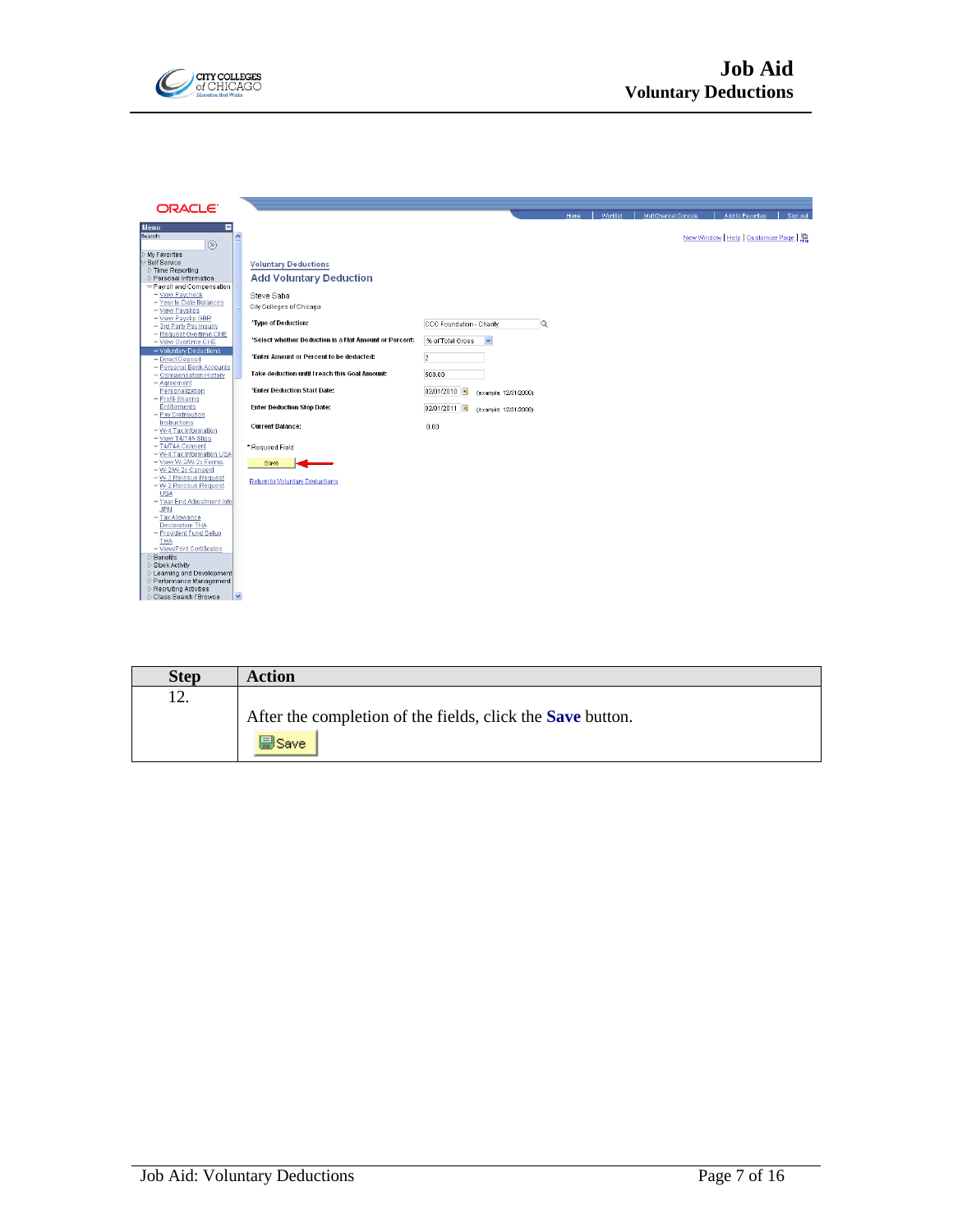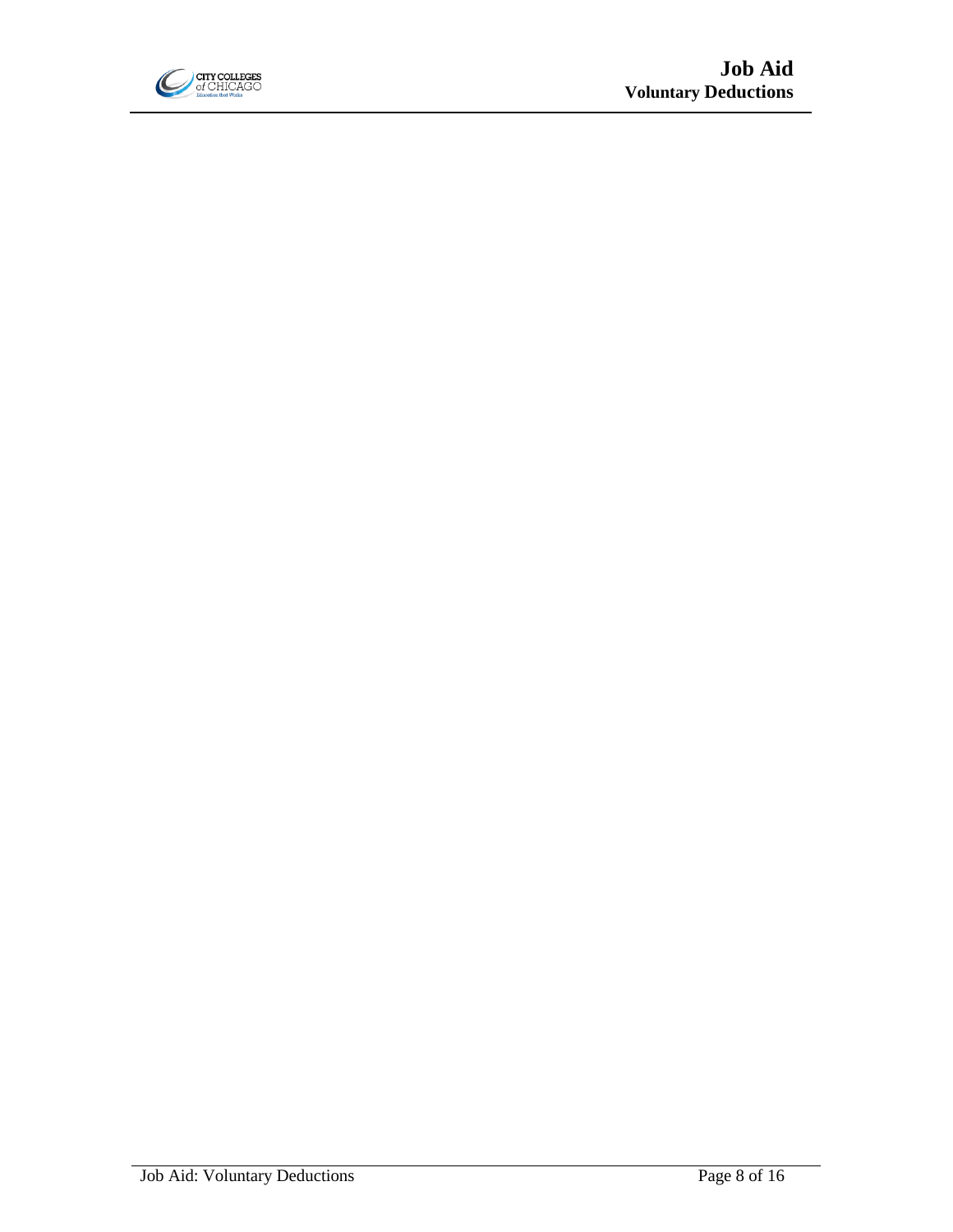

| <b>ORACLE</b>                                       |               |                                                                                |      |          |                      |                                        |          |
|-----------------------------------------------------|---------------|--------------------------------------------------------------------------------|------|----------|----------------------|----------------------------------------|----------|
|                                                     |               |                                                                                | Home | Worklist | MultiChannel Console | Add to Favorites                       | Sign out |
| Menu                                                |               |                                                                                |      |          |                      |                                        |          |
| Search:                                             |               |                                                                                |      |          |                      | New Window   Help   Customize Page   黑 |          |
| $\circledR$                                         |               |                                                                                |      |          |                      |                                        |          |
| My Favorites                                        |               | <b>Voluntary Deductions</b>                                                    |      |          |                      |                                        |          |
| Self Service<br>▷ Time Reporting                    |               |                                                                                |      |          |                      |                                        |          |
| Personal Information                                |               | <b>Save Confirmation</b>                                                       |      |          |                      |                                        |          |
| Payroll and Compensation                            |               |                                                                                |      |          |                      |                                        |          |
| - View Paycheck                                     |               | $\checkmark$<br>The Save was successful.                                       |      |          |                      |                                        |          |
| - Year to Date Balances                             |               | However, due to timing, your change may not be reflected on the next paycheck. |      |          |                      |                                        |          |
| - View Payslips<br>- View Payslip GBR               |               |                                                                                |      |          |                      |                                        |          |
| - 3rd Party Pay Inquiry                             |               | $\frac{OK}{4}$                                                                 |      |          |                      |                                        |          |
| - Request Overtime CHE                              |               |                                                                                |      |          |                      |                                        |          |
| - View Overtime CHE                                 |               |                                                                                |      |          |                      |                                        |          |
| - Voluntary Deductions                              |               |                                                                                |      |          |                      |                                        |          |
| - Direct Deposit                                    |               |                                                                                |      |          |                      |                                        |          |
| - Personal Bank Accounts<br>- Compensation History  |               |                                                                                |      |          |                      |                                        |          |
| - Agreement                                         |               |                                                                                |      |          |                      |                                        |          |
| Personalization                                     |               |                                                                                |      |          |                      |                                        |          |
| - Profit-Sharing                                    |               |                                                                                |      |          |                      |                                        |          |
| Entitlements<br>- Pay Distribution                  |               |                                                                                |      |          |                      |                                        |          |
| Instructions                                        |               |                                                                                |      |          |                      |                                        |          |
| - VV-4 Tax Information                              |               |                                                                                |      |          |                      |                                        |          |
| - View T4/T4A Slips                                 |               |                                                                                |      |          |                      |                                        |          |
| - T4/T4A Consent<br>- W-4 Tax Information USA       |               |                                                                                |      |          |                      |                                        |          |
| - View W-2/W-2c Forms                               |               |                                                                                |      |          |                      |                                        |          |
| - W-2AV-2c Consent                                  |               |                                                                                |      |          |                      |                                        |          |
| - W-2 Reissue Request                               |               |                                                                                |      |          |                      |                                        |          |
| - W-2 Reissue Request                               |               |                                                                                |      |          |                      |                                        |          |
| <b>USA</b><br>- Year End Adjustment Info            |               |                                                                                |      |          |                      |                                        |          |
| <b>JPN</b>                                          |               |                                                                                |      |          |                      |                                        |          |
| $=$ Tax Allowance                                   |               |                                                                                |      |          |                      |                                        |          |
| <b>Declaration THA</b>                              |               |                                                                                |      |          |                      |                                        |          |
| - Provident Fund Setup<br>THA                       |               |                                                                                |      |          |                      |                                        |          |
| - View/Print Certificates                           |               |                                                                                |      |          |                      |                                        |          |
| <b>D</b> Benefits                                   |               |                                                                                |      |          |                      |                                        |          |
| D Stock Activity                                    |               |                                                                                |      |          |                      |                                        |          |
| D Learning and Development                          |               |                                                                                |      |          |                      |                                        |          |
| D Performance Management<br>▷ Recruiting Activities |               |                                                                                |      |          |                      |                                        |          |
| N. Olong Poemb / Regues                             | $\frac{1}{2}$ |                                                                                |      |          |                      |                                        |          |

| <b>Step</b> | Action                                                                                     |
|-------------|--------------------------------------------------------------------------------------------|
| 13.         |                                                                                            |
|             | † After saving, the Save Confirmation page is displayed, click the $\overline{OK}$ button. |
|             | ОK                                                                                         |
|             | Note: If the "OK" button is not selected, your Voluntary Deduction will not be saved.      |

†Addition, Edit, or Cancelation of deductions may not take effect until the next pay-period.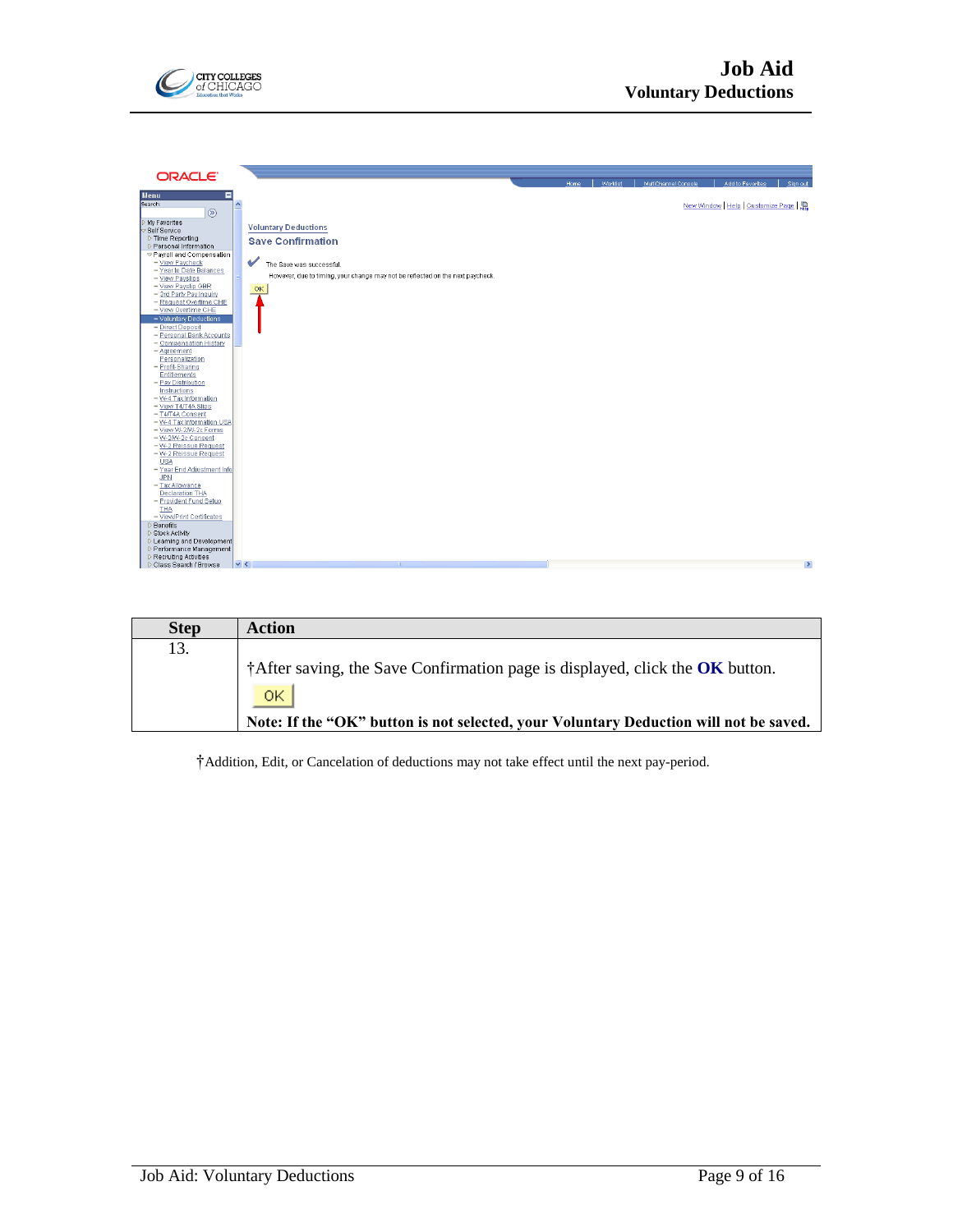

| <b>ORACLE</b>                              |                   |                             |            |                                                              |                  |                    |                     |      |          |                      |                                        |          |
|--------------------------------------------|-------------------|-----------------------------|------------|--------------------------------------------------------------|------------------|--------------------|---------------------|------|----------|----------------------|----------------------------------------|----------|
|                                            |                   |                             |            |                                                              |                  |                    |                     | Home | Worklist | MultiChannel Console | Add to Favorites                       | Sign out |
|                                            |                   |                             |            |                                                              |                  |                    |                     |      |          |                      |                                        |          |
| Menu<br>Ξ                                  |                   |                             |            |                                                              |                  |                    |                     |      |          |                      |                                        |          |
| Search:                                    | $\mathbf{\hat{}}$ |                             |            |                                                              |                  |                    |                     |      |          |                      | New Window   Help   Customize Page   風 |          |
| $\circledR$                                |                   |                             |            |                                                              |                  |                    |                     |      |          |                      |                                        |          |
| My Favorites                               |                   |                             |            |                                                              |                  |                    |                     |      |          |                      |                                        |          |
| Self Service                               |                   | <b>Voluntary Deductions</b> |            |                                                              |                  |                    |                     |      |          |                      |                                        |          |
| D Time Reporting                           |                   | Steve Saba                  |            |                                                              |                  |                    |                     |      |          |                      |                                        |          |
| D Personal Information                     |                   |                             |            |                                                              |                  |                    |                     |      |          |                      |                                        |          |
| Payroll and Compensation                   |                   | City Colleges of Chicago    |            |                                                              |                  |                    |                     |      |          |                      |                                        |          |
| - View Paycheck                            |                   |                             |            |                                                              |                  |                    |                     |      |          |                      |                                        |          |
| - Year to Date Balances<br>- View Payslips |                   |                             |            | Review, add or update your voluntary deductions information. |                  |                    |                     |      |          |                      |                                        |          |
| - View Payslip GBR                         |                   | <b>Voluntary Deductions</b> |            |                                                              |                  |                    |                     |      |          |                      |                                        |          |
| - 3rd Party Pay Inquiry                    |                   | <b>Deduction Type</b>       | Start Date | Stop Date Status                                             | <b>Deduction</b> | <b>Goal Amount</b> | <b>Goal Balance</b> |      |          |                      |                                        |          |
| - Request Overtime CHE                     |                   |                             |            |                                                              |                  |                    |                     |      |          |                      |                                        |          |
| - View Overtime CHE                        |                   | CCC Foundation -            |            | 02/01/2010 02/01/2011 Future                                 | 2%               | 500.00             | 0.00                | Edit |          |                      |                                        |          |
| - Voluntary Deductions                     | Charity           |                             |            |                                                              |                  |                    |                     |      |          |                      |                                        |          |
| - Direct Deposit                           |                   |                             |            |                                                              |                  |                    |                     |      |          |                      |                                        |          |
| - Personal Bank Accounts                   |                   | <b>Add Deduction</b>        |            |                                                              |                  |                    |                     |      |          |                      |                                        |          |
| - Compensation History                     |                   |                             |            |                                                              |                  |                    |                     |      |          |                      |                                        |          |
| - Agreement                                |                   |                             |            |                                                              |                  |                    |                     |      |          |                      |                                        |          |
| Personalization                            |                   |                             |            |                                                              |                  |                    |                     |      |          |                      |                                        |          |
| - Profit-Sharing                           |                   |                             |            |                                                              |                  |                    |                     |      |          |                      |                                        |          |
| Entitlements                               |                   |                             |            |                                                              |                  |                    |                     |      |          |                      |                                        |          |
| - Pay Distribution                         |                   |                             |            |                                                              |                  |                    |                     |      |          |                      |                                        |          |
| Instructions                               |                   |                             |            |                                                              |                  |                    |                     |      |          |                      |                                        |          |
| - W-4 Tax Information                      |                   |                             |            |                                                              |                  |                    |                     |      |          |                      |                                        |          |
| - View T4/T4A Slips<br>- T4/T4A Consent    |                   |                             |            |                                                              |                  |                    |                     |      |          |                      |                                        |          |
| - W-4 Tax Information USA                  |                   |                             |            |                                                              |                  |                    |                     |      |          |                      |                                        |          |
| - View W-2/W-2c Forms                      |                   |                             |            |                                                              |                  |                    |                     |      |          |                      |                                        |          |
| - W-2AV-2c Consent                         |                   |                             |            |                                                              |                  |                    |                     |      |          |                      |                                        |          |
| - W-2 Reissue Request                      |                   |                             |            |                                                              |                  |                    |                     |      |          |                      |                                        |          |
| - W-2 Reissue Request                      |                   |                             |            |                                                              |                  |                    |                     |      |          |                      |                                        |          |
| <b>USA</b>                                 |                   |                             |            |                                                              |                  |                    |                     |      |          |                      |                                        |          |
| - Year End Adjustment Info                 |                   |                             |            |                                                              |                  |                    |                     |      |          |                      |                                        |          |
| <b>JPN</b>                                 |                   |                             |            |                                                              |                  |                    |                     |      |          |                      |                                        |          |
| - Tax Allowance                            |                   |                             |            |                                                              |                  |                    |                     |      |          |                      |                                        |          |
| <b>Declaration THA</b>                     |                   |                             |            |                                                              |                  |                    |                     |      |          |                      |                                        |          |
| - Provident Fund Setup                     |                   |                             |            |                                                              |                  |                    |                     |      |          |                      |                                        |          |
| <b>THA</b>                                 |                   |                             |            |                                                              |                  |                    |                     |      |          |                      |                                        |          |
| - View/Print Certificates                  |                   |                             |            |                                                              |                  |                    |                     |      |          |                      |                                        |          |
| <b>D</b> Benefits<br>D Stock Activity      |                   |                             |            |                                                              |                  |                    |                     |      |          |                      |                                        |          |
| <b>D</b> Learning and Development          |                   |                             |            |                                                              |                  |                    |                     |      |          |                      |                                        |          |
| D Performance Management                   |                   |                             |            |                                                              |                  |                    |                     |      |          |                      |                                        |          |
| ▷ Recruiting Activities                    |                   |                             |            |                                                              |                  |                    |                     |      |          |                      |                                        |          |
| D Class Search / Browse                    | ×.                |                             |            |                                                              |                  |                    |                     |      |          |                      |                                        |          |
|                                            |                   |                             |            |                                                              |                  |                    |                     |      |          |                      |                                        |          |

| <b>Step</b> | <b>Action</b>                                                   |
|-------------|-----------------------------------------------------------------|
| 14.         |                                                                 |
|             | To make any edits or adjustments, click the <b>Edit</b> button. |
|             | Edit                                                            |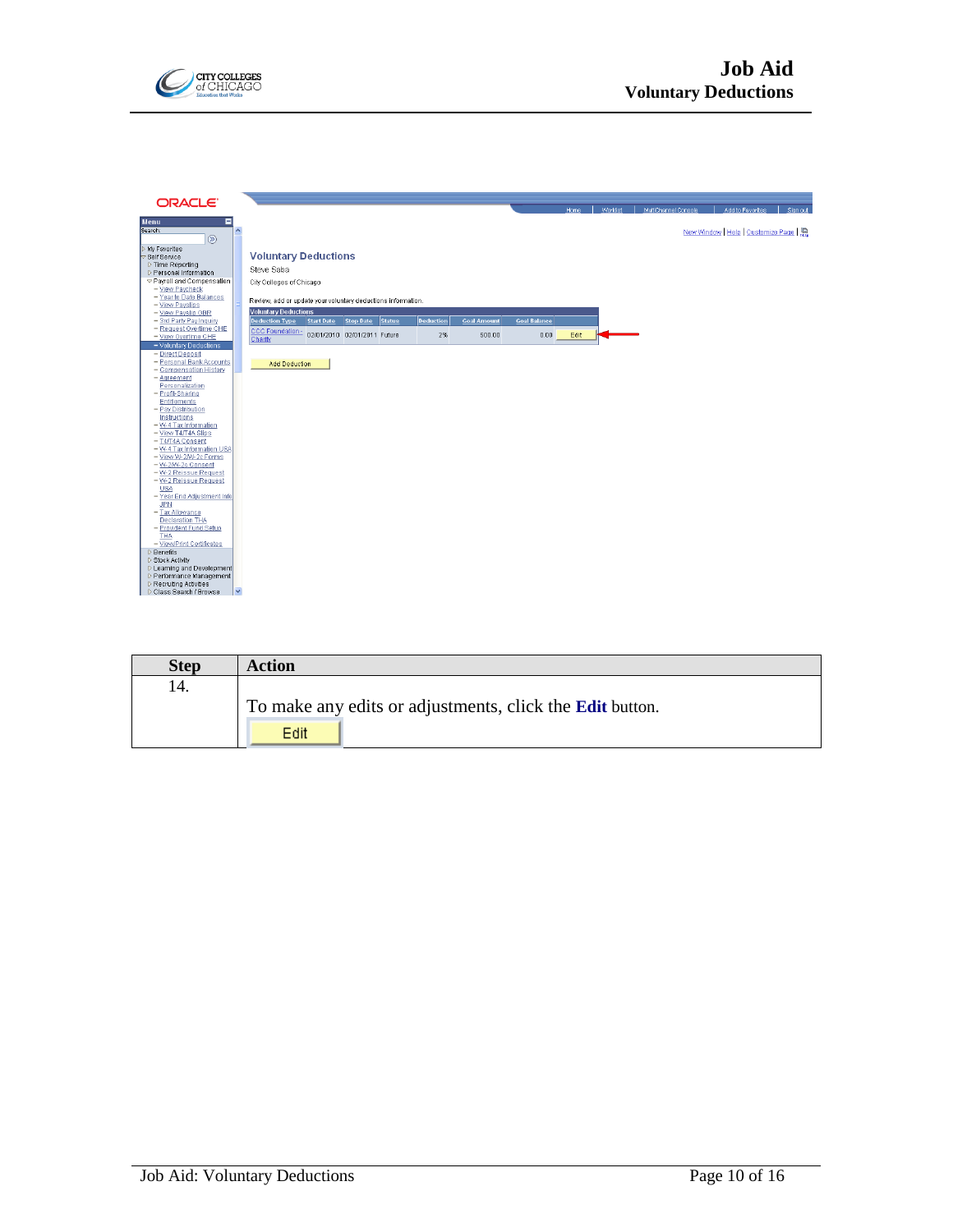

| ORACLE <sup>®</sup>                                    |                          |                                                        |                          |                       |      |          |                      |                                    |          |
|--------------------------------------------------------|--------------------------|--------------------------------------------------------|--------------------------|-----------------------|------|----------|----------------------|------------------------------------|----------|
|                                                        |                          |                                                        |                          |                       | Home | Worklist | MultiChannel Console | Add to Favorites                   | Sign out |
| Menu<br>Ξ                                              |                          |                                                        |                          |                       |      |          |                      |                                    |          |
| Search:                                                | $\overline{\phantom{0}}$ |                                                        |                          |                       |      |          |                      | New Window Help Customize Page   鼎 |          |
| $\circledcirc$                                         |                          |                                                        |                          |                       |      |          |                      |                                    |          |
| My Favorites<br>Self Service                           |                          |                                                        |                          |                       |      |          |                      |                                    |          |
| ▷ Time Reporting                                       |                          | <b>Voluntary Deductions</b>                            |                          |                       |      |          |                      |                                    |          |
| D Personal Information                                 |                          | <b>Change Voluntary Deduction</b>                      |                          |                       |      |          |                      |                                    |          |
| ▽ Payroll and Compensation                             |                          |                                                        |                          |                       |      |          |                      |                                    |          |
| - View Paycheck<br>- Year to Date Balances             |                          | Steve Saba                                             |                          |                       |      |          |                      |                                    |          |
| - View Payslips                                        |                          | City Colleges of Chicago                               |                          |                       |      |          |                      |                                    |          |
| - View Payslip GBR                                     |                          | 'Type of Deduction:                                    |                          |                       |      |          |                      |                                    |          |
| - 3rd Party Pay Inquiry<br>- Request Overtime CHE      |                          |                                                        | CCC Foundation - Charity |                       |      |          |                      |                                    |          |
| - View Overtime CHE                                    |                          | 'Select whether Deduction is a Flat Amount or Percent: | % of Total Gross         |                       |      |          |                      |                                    |          |
| - Voluntary Deductions                                 |                          |                                                        |                          |                       |      |          |                      |                                    |          |
| - Direct Deposit                                       |                          | 'Enter Amount or Percent to be deducted:               | $\overline{2}$           |                       |      |          |                      |                                    |          |
| - Personal Bank Accounts<br>- Compensation History     |                          | Take deduction until I reach this Goal Amount:         | 750.00                   |                       |      |          |                      |                                    |          |
| - Agreement                                            |                          |                                                        |                          |                       |      |          |                      |                                    |          |
| Personalization                                        |                          | 'Enter Deduction Start Date:                           | 02/01/2010               | (example: 12/31/2000) |      |          |                      |                                    |          |
| - Profit-Sharing                                       |                          |                                                        |                          |                       |      |          |                      |                                    |          |
| Entitlements<br>- Pay Distribution                     |                          | <b>Enter Deduction Stop Date:</b>                      | 02/01/2011               | (example: 12/31/2000) |      |          |                      |                                    |          |
| Instructions                                           |                          | <b>Current Balance:</b>                                | 0.00                     |                       |      |          |                      |                                    |          |
| - W-4 Tax Information                                  |                          |                                                        |                          |                       |      |          |                      |                                    |          |
| - View T4/T4A Slips<br>- T4/T4A Consent                |                          | * Required Field                                       |                          |                       |      |          |                      |                                    |          |
| - W-4 Tax Information USA                              |                          |                                                        |                          |                       |      |          |                      |                                    |          |
| - View W-2/W-2c Forms                                  |                          | Save                                                   |                          |                       |      |          |                      |                                    |          |
| - W-2AV-2c Consent<br>- W-2 Reissue Request            |                          |                                                        |                          |                       |      |          |                      |                                    |          |
| - W-2 Reissue Request                                  |                          | <b>Return to Voluntary Deductions</b>                  |                          |                       |      |          |                      |                                    |          |
| <b>USA</b>                                             |                          |                                                        |                          |                       |      |          |                      |                                    |          |
| - Year End Adjustment Info<br><b>JPN</b>               |                          |                                                        |                          |                       |      |          |                      |                                    |          |
| - Tax Allowance                                        |                          |                                                        |                          |                       |      |          |                      |                                    |          |
| <b>Declaration THA</b>                                 |                          |                                                        |                          |                       |      |          |                      |                                    |          |
| - Provident Fund Setup<br>THA                          |                          |                                                        |                          |                       |      |          |                      |                                    |          |
| - View/Print Certificates                              |                          |                                                        |                          |                       |      |          |                      |                                    |          |
| <b>D</b> Benefits                                      |                          |                                                        |                          |                       |      |          |                      |                                    |          |
| D Stock Activity                                       |                          |                                                        |                          |                       |      |          |                      |                                    |          |
| D Learning and Development<br>D Performance Management |                          |                                                        |                          |                       |      |          |                      |                                    |          |
| D Recruiting Activities                                |                          |                                                        |                          |                       |      |          |                      |                                    |          |
| D Class Search / Browse                                | ÷.                       |                                                        |                          |                       |      |          |                      |                                    |          |

| <b>Step</b> | <b>Action</b>                                                                                                            |
|-------------|--------------------------------------------------------------------------------------------------------------------------|
| 15.         | <b>THE</b> Trimarks an edit to one of the editable fields.<br>Example:<br>Take deduction until I reach this Goal Amount: |
| 16.         | 750.00<br>After the editing the field(s), click the <b>Save</b> button.<br><b>In Save</b>                                |

††Only the following four fields are editable: Select whether Deduction is a Flat Amount or Percent

Enter Amount or Percent to be deducted

Take deduction until I reach this Goal Amount Enter Deduction Stop Date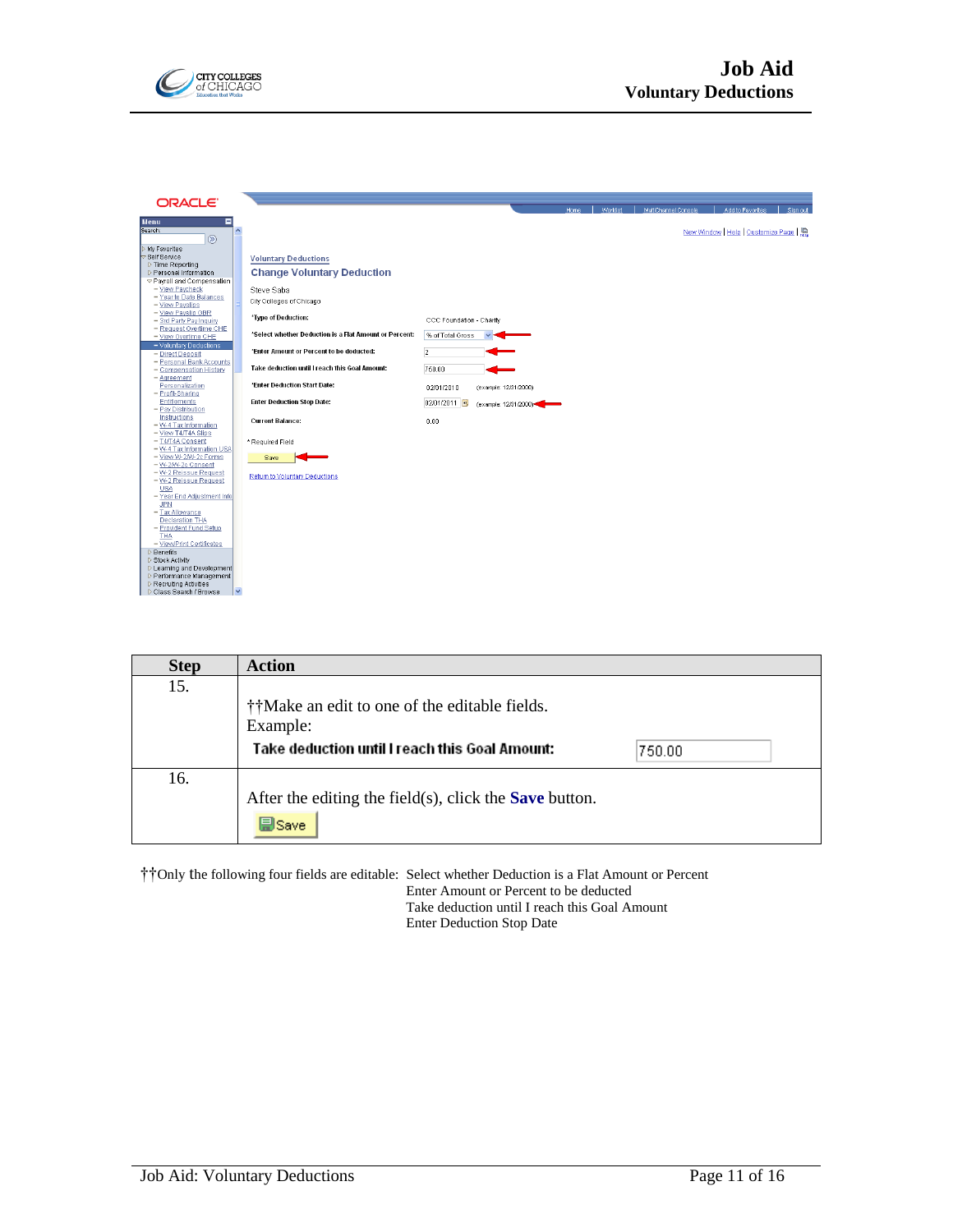

| ORACLE <sup>®</sup>                                                       |                          |                                                                                      |      |          |                      |                                        |          |
|---------------------------------------------------------------------------|--------------------------|--------------------------------------------------------------------------------------|------|----------|----------------------|----------------------------------------|----------|
|                                                                           |                          |                                                                                      | Home | Worklist | MultiChannel Console | Add to Favorites                       | Sign out |
| Menu<br>Ξ<br>Search:<br>$\circledR$                                       | $\overline{\phantom{a}}$ |                                                                                      |      |          |                      | New Window   Help   Customize Page   鼎 |          |
| My Favorites<br>Self Service                                              |                          | <b>Voluntary Deductions</b>                                                          |      |          |                      |                                        |          |
| ▷ Time Reporting<br>D Personal Information<br>Payroll and Compensation    |                          | <b>Save Confirmation</b>                                                             |      |          |                      |                                        |          |
| - View Paycheck<br>- Year to Date Balances                                |                          | $\checkmark$<br>The Save was successful.                                             |      |          |                      |                                        |          |
| - View Payslips<br>- View Payslip GBR                                     |                          | However, due to timing, your change may not be reflected on the next paycheck.<br>0K |      |          |                      |                                        |          |
| - 3rd Party Pay Inquiry<br>- Request Overtime CHE<br>- View Overtime CHE  |                          |                                                                                      |      |          |                      |                                        |          |
| - Voluntary Deductions<br>- Direct Deposit                                |                          |                                                                                      |      |          |                      |                                        |          |
| - Personal Bank Accounts<br>- Compensation History                        |                          |                                                                                      |      |          |                      |                                        |          |
| - Agreement<br>Personalization                                            |                          |                                                                                      |      |          |                      |                                        |          |
| - Profit-Sharing<br>Entitlements<br>- Pay Distribution                    |                          |                                                                                      |      |          |                      |                                        |          |
| Instructions<br>- W-4 Tax Information                                     |                          |                                                                                      |      |          |                      |                                        |          |
| - View T4/T4A Slips<br>$-$ T4/T4A Consent                                 |                          |                                                                                      |      |          |                      |                                        |          |
| - W-4 Tax Information USA<br>- View VV-2/W-2c Forms<br>- W-2AV-2c Consent |                          |                                                                                      |      |          |                      |                                        |          |
| - W-2 Reissue Request<br>- W-2 Reissue Request                            |                          |                                                                                      |      |          |                      |                                        |          |
| <b>USA</b><br>- Year End Adjustment Info                                  |                          |                                                                                      |      |          |                      |                                        |          |
| <b>JPN</b><br>- Tax Allowance<br><b>Declaration THA</b>                   |                          |                                                                                      |      |          |                      |                                        |          |
| - Provident Fund Setup<br><b>THA</b>                                      |                          |                                                                                      |      |          |                      |                                        |          |
| - View/Print Certificates<br>D Benefits                                   |                          |                                                                                      |      |          |                      |                                        |          |
| D Stock Activity<br>D Learning and Development                            |                          |                                                                                      |      |          |                      |                                        |          |
| D Performance Management                                                  |                          |                                                                                      |      |          |                      |                                        |          |
| ▷ Recruiting Activities<br>D Class Search / Browse                        | $\vee$ <                 | <b>III</b>                                                                           |      |          |                      |                                        | $\,$     |

| <b>Step</b> | Action                                                                                |
|-------------|---------------------------------------------------------------------------------------|
| 17.         |                                                                                       |
|             | †After saving, the Save Confirmation page is displayed, click the OK button.          |
|             | ок                                                                                    |
|             | Note: If the "OK" button is not selected, your Voluntary Deduction will not be saved. |

†Addition or Edit of deductions may not take effect until the next pay-period.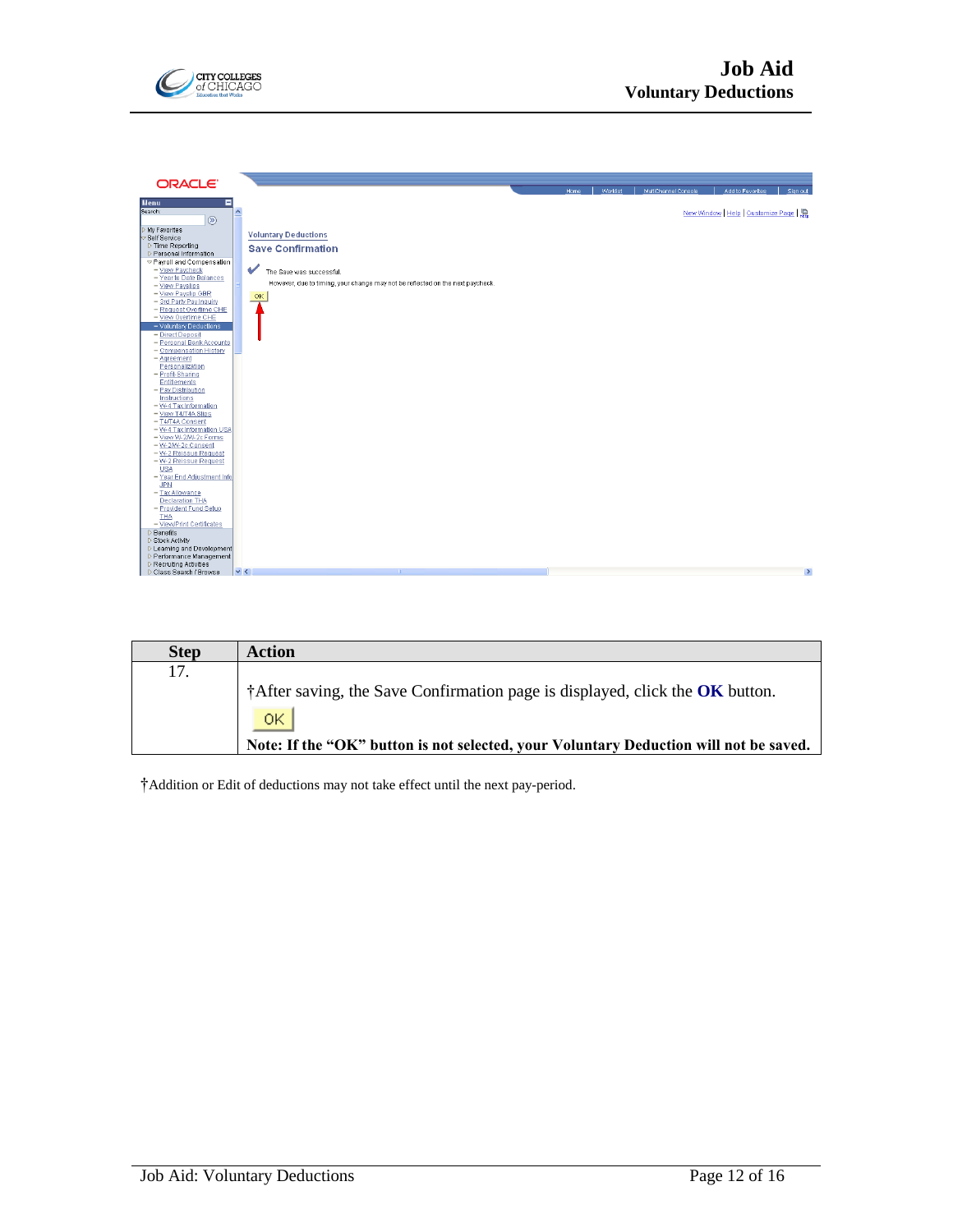

| <b>ORACLE</b>                                          |                     |                             |            |                                                              |                  |                    |                     |      |          |                      |                                        |          |
|--------------------------------------------------------|---------------------|-----------------------------|------------|--------------------------------------------------------------|------------------|--------------------|---------------------|------|----------|----------------------|----------------------------------------|----------|
|                                                        |                     |                             |            |                                                              |                  |                    |                     | Home | Worklist | MultiChannel Console | Add to Favorites                       | Sign out |
| Menu<br>٥                                              |                     |                             |            |                                                              |                  |                    |                     |      |          |                      |                                        |          |
| Search:                                                | $\hat{\phantom{a}}$ |                             |            |                                                              |                  |                    |                     |      |          |                      |                                        |          |
| $\circledR$                                            |                     |                             |            |                                                              |                  |                    |                     |      |          |                      | New Window   Help   Customize Page   鼎 |          |
|                                                        |                     |                             |            |                                                              |                  |                    |                     |      |          |                      |                                        |          |
| My Favorites                                           |                     |                             |            |                                                              |                  |                    |                     |      |          |                      |                                        |          |
| Self Service                                           |                     | <b>Voluntary Deductions</b> |            |                                                              |                  |                    |                     |      |          |                      |                                        |          |
| ▷ Time Reporting<br>Personal Information               |                     | Steve Saba                  |            |                                                              |                  |                    |                     |      |          |                      |                                        |          |
| Payroll and Compensation                               |                     |                             |            |                                                              |                  |                    |                     |      |          |                      |                                        |          |
| - View Paycheck                                        |                     | City Colleges of Chicago    |            |                                                              |                  |                    |                     |      |          |                      |                                        |          |
| - Year to Date Balances                                |                     |                             |            |                                                              |                  |                    |                     |      |          |                      |                                        |          |
| - View Payslips                                        |                     |                             |            | Review, add or update your voluntary deductions information. |                  |                    |                     |      |          |                      |                                        |          |
| - View Payslip GBR                                     |                     | <b>Voluntary Deductions</b> |            |                                                              |                  |                    |                     |      |          |                      |                                        |          |
| - 3rd Party Pay Inquiry                                |                     | <b>Deduction Type</b>       | Start Date | Stop Date Status                                             | <b>Deduction</b> | <b>Goal Amount</b> | <b>Goal Balance</b> |      |          |                      |                                        |          |
| - Request Overtime CHE                                 |                     | CCC Foundation -            |            |                                                              |                  |                    |                     |      |          |                      |                                        |          |
| - View Overtime CHE                                    |                     | Charity                     |            | 02/01/2010 02/01/2011 Future                                 | 2%               | 750.00             | 0.00.               | Edit |          |                      |                                        |          |
| - Voluntary Deductions                                 |                     |                             |            |                                                              |                  |                    |                     |      |          |                      |                                        |          |
| - Direct Deposit                                       |                     |                             |            |                                                              |                  |                    |                     |      |          |                      |                                        |          |
| - Personal Bank Accounts                               |                     | <b>Add Deduction</b>        |            |                                                              |                  |                    |                     |      |          |                      |                                        |          |
| - Compensation History                                 |                     |                             |            |                                                              |                  |                    |                     |      |          |                      |                                        |          |
| - Agreement                                            |                     |                             |            |                                                              |                  |                    |                     |      |          |                      |                                        |          |
| Personalization<br>- Profit-Sharing                    |                     |                             |            |                                                              |                  |                    |                     |      |          |                      |                                        |          |
| Entitlements                                           |                     |                             |            |                                                              |                  |                    |                     |      |          |                      |                                        |          |
| - Pay Distribution                                     |                     |                             |            |                                                              |                  |                    |                     |      |          |                      |                                        |          |
| Instructions                                           |                     |                             |            |                                                              |                  |                    |                     |      |          |                      |                                        |          |
| - W-4 Tax Information                                  |                     |                             |            |                                                              |                  |                    |                     |      |          |                      |                                        |          |
| - View T4/T4A Slips                                    |                     |                             |            |                                                              |                  |                    |                     |      |          |                      |                                        |          |
| - T4/T4A Consent                                       |                     |                             |            |                                                              |                  |                    |                     |      |          |                      |                                        |          |
| - W-4 Tax Information USA                              |                     |                             |            |                                                              |                  |                    |                     |      |          |                      |                                        |          |
| - View W-2AN-2c Forms                                  |                     |                             |            |                                                              |                  |                    |                     |      |          |                      |                                        |          |
| - W-2AV-2c Consent                                     |                     |                             |            |                                                              |                  |                    |                     |      |          |                      |                                        |          |
| - W-2 Reissue Request                                  |                     |                             |            |                                                              |                  |                    |                     |      |          |                      |                                        |          |
| - W-2 Reissue Request<br><b>USA</b>                    |                     |                             |            |                                                              |                  |                    |                     |      |          |                      |                                        |          |
| - Year End Adjustment Info                             |                     |                             |            |                                                              |                  |                    |                     |      |          |                      |                                        |          |
| <b>JPN</b>                                             |                     |                             |            |                                                              |                  |                    |                     |      |          |                      |                                        |          |
| - Tax Allowance                                        |                     |                             |            |                                                              |                  |                    |                     |      |          |                      |                                        |          |
| <b>Declaration THA</b>                                 |                     |                             |            |                                                              |                  |                    |                     |      |          |                      |                                        |          |
| - Provident Fund Setup                                 |                     |                             |            |                                                              |                  |                    |                     |      |          |                      |                                        |          |
| <b>THA</b>                                             |                     |                             |            |                                                              |                  |                    |                     |      |          |                      |                                        |          |
| - View/Print Certificates                              |                     |                             |            |                                                              |                  |                    |                     |      |          |                      |                                        |          |
| <b>D</b> Benefits                                      |                     |                             |            |                                                              |                  |                    |                     |      |          |                      |                                        |          |
| ▷ Stock Activity                                       |                     |                             |            |                                                              |                  |                    |                     |      |          |                      |                                        |          |
| D Learning and Development<br>D Performance Management |                     |                             |            |                                                              |                  |                    |                     |      |          |                      |                                        |          |
| ▷ Recruiting Activities                                |                     |                             |            |                                                              |                  |                    |                     |      |          |                      |                                        |          |
| D Class Search / Browse                                | ×                   |                             |            |                                                              |                  |                    |                     |      |          |                      |                                        |          |
|                                                        |                     |                             |            |                                                              |                  |                    |                     |      |          |                      |                                        |          |

| <b>Step</b> | <b>Action</b>                                                                   |
|-------------|---------------------------------------------------------------------------------|
|             |                                                                                 |
|             | Verify any/all edits or adjusted made are reflected on the Voluntary Deductions |
|             | page.                                                                           |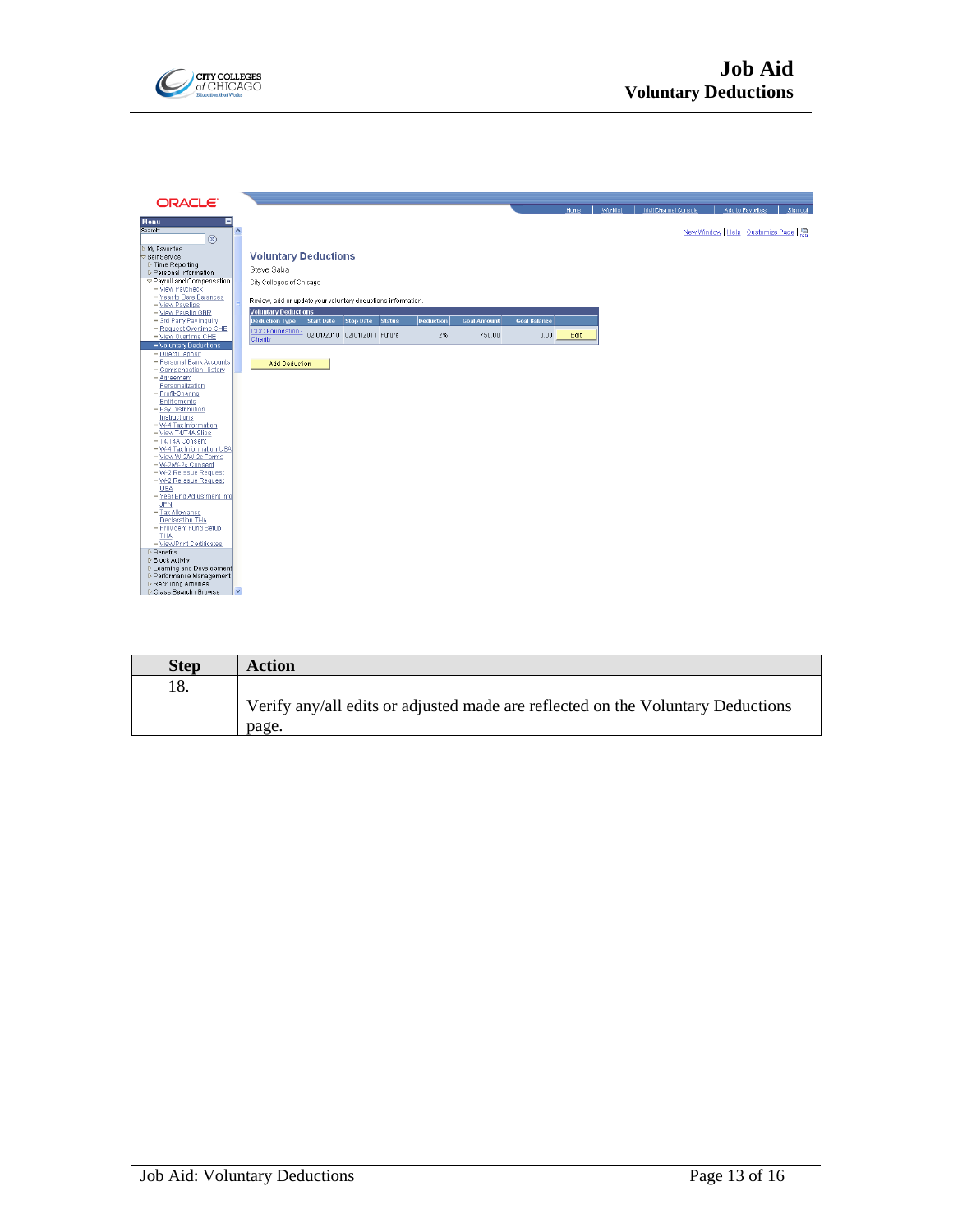

| <b>ORACLE</b>                                          |                                                                                             |                   |                  |               |           |                    |                     |      |          |                      |                                        |          |
|--------------------------------------------------------|---------------------------------------------------------------------------------------------|-------------------|------------------|---------------|-----------|--------------------|---------------------|------|----------|----------------------|----------------------------------------|----------|
|                                                        |                                                                                             |                   |                  |               |           |                    |                     | Home | Worklist | MultiChannel Console | Add to Favorites                       | Sign out |
| Menu<br>E<br>Search:<br>$\hat{\phantom{a}}$            |                                                                                             |                   |                  |               |           |                    |                     |      |          |                      |                                        |          |
| $\circledR$                                            |                                                                                             |                   |                  |               |           |                    |                     |      |          |                      | New Window   Help   Customize Page   鼎 |          |
| My Favorites                                           |                                                                                             |                   |                  |               |           |                    |                     |      |          |                      |                                        |          |
| Self Service<br>▷ Time Reporting                       | <b>Voluntary Deductions</b>                                                                 |                   |                  |               |           |                    |                     |      |          |                      |                                        |          |
| D Personal Information                                 | Steve Saba                                                                                  |                   |                  |               |           |                    |                     |      |          |                      |                                        |          |
| Payroll and Compensation<br>- View Paycheck            | City Colleges of Chicago                                                                    |                   |                  |               |           |                    |                     |      |          |                      |                                        |          |
| - Year to Date Balances                                |                                                                                             |                   |                  |               |           |                    |                     |      |          |                      |                                        |          |
| - View Payslips                                        | Review, add or update your voluntary deductions information.<br><b>Voluntary Deductions</b> |                   |                  |               |           |                    |                     |      |          |                      |                                        |          |
| - View Payslip GBR<br>- 3rd Party Pay Inquiry          | <b>Deduction Type</b>                                                                       | <b>Start Date</b> | <b>Stop Date</b> | <b>Status</b> | Deduction | <b>Goal Amount</b> | <b>Goal Balance</b> |      |          |                      |                                        |          |
| - Request Overtime CHE                                 | CCC Foundation - 02/01/2010 02/01/2011 Future                                               |                   |                  |               |           |                    |                     |      |          |                      |                                        |          |
| - View Overtime CHE<br>- Voluntary Deductions          | Charity                                                                                     |                   |                  |               | 2%        | 500.00             | 0.00                | Edit |          |                      |                                        |          |
| - Direct Deposit                                       |                                                                                             |                   |                  |               |           |                    |                     |      |          |                      |                                        |          |
| - Personal Bank Accounts                               | <b>Add Deduction</b>                                                                        |                   |                  |               |           |                    |                     |      |          |                      |                                        |          |
| - Compensation History<br>- Agreement                  |                                                                                             |                   |                  |               |           |                    |                     |      |          |                      |                                        |          |
| Personalization                                        |                                                                                             |                   |                  |               |           |                    |                     |      |          |                      |                                        |          |
| - Profit-Sharing<br>Entitlements                       |                                                                                             |                   |                  |               |           |                    |                     |      |          |                      |                                        |          |
| - Pay Distribution                                     |                                                                                             |                   |                  |               |           |                    |                     |      |          |                      |                                        |          |
| Instructions<br>- W-4 Tax Information                  |                                                                                             |                   |                  |               |           |                    |                     |      |          |                      |                                        |          |
| - View T4/T4A Slips                                    |                                                                                             |                   |                  |               |           |                    |                     |      |          |                      |                                        |          |
| - T4/T4A Consent<br>- W-4 Tax Information USA          |                                                                                             |                   |                  |               |           |                    |                     |      |          |                      |                                        |          |
| - View W-2/W-2c Forms                                  |                                                                                             |                   |                  |               |           |                    |                     |      |          |                      |                                        |          |
| - W-2AV-2c Consent<br>- W-2 Reissue Request            |                                                                                             |                   |                  |               |           |                    |                     |      |          |                      |                                        |          |
| -W-2 Reissue Request                                   |                                                                                             |                   |                  |               |           |                    |                     |      |          |                      |                                        |          |
| <b>USA</b><br>- Year End Adjustment Info               |                                                                                             |                   |                  |               |           |                    |                     |      |          |                      |                                        |          |
| <b>JPN</b>                                             |                                                                                             |                   |                  |               |           |                    |                     |      |          |                      |                                        |          |
| - Tax Allowance                                        |                                                                                             |                   |                  |               |           |                    |                     |      |          |                      |                                        |          |
| Declaration THA<br>- Provident Fund Setup              |                                                                                             |                   |                  |               |           |                    |                     |      |          |                      |                                        |          |
| <b>THA</b>                                             |                                                                                             |                   |                  |               |           |                    |                     |      |          |                      |                                        |          |
| - View/Print Certificates<br><b>D</b> Benefits         |                                                                                             |                   |                  |               |           |                    |                     |      |          |                      |                                        |          |
| ▷ Stock Activity                                       |                                                                                             |                   |                  |               |           |                    |                     |      |          |                      |                                        |          |
| D Learning and Development<br>D Performance Management |                                                                                             |                   |                  |               |           |                    |                     |      |          |                      |                                        |          |
| D Recruiting Activities                                |                                                                                             |                   |                  |               |           |                    |                     |      |          |                      |                                        |          |
| ×.<br>D Class Search / Browse                          |                                                                                             |                   |                  |               |           |                    |                     |      |          |                      |                                        |          |

| <b>Step</b> | Action                                                   |
|-------------|----------------------------------------------------------|
| 19.         |                                                          |
|             | To cancel or stop your deduction, click the Edit button. |
|             | Edit                                                     |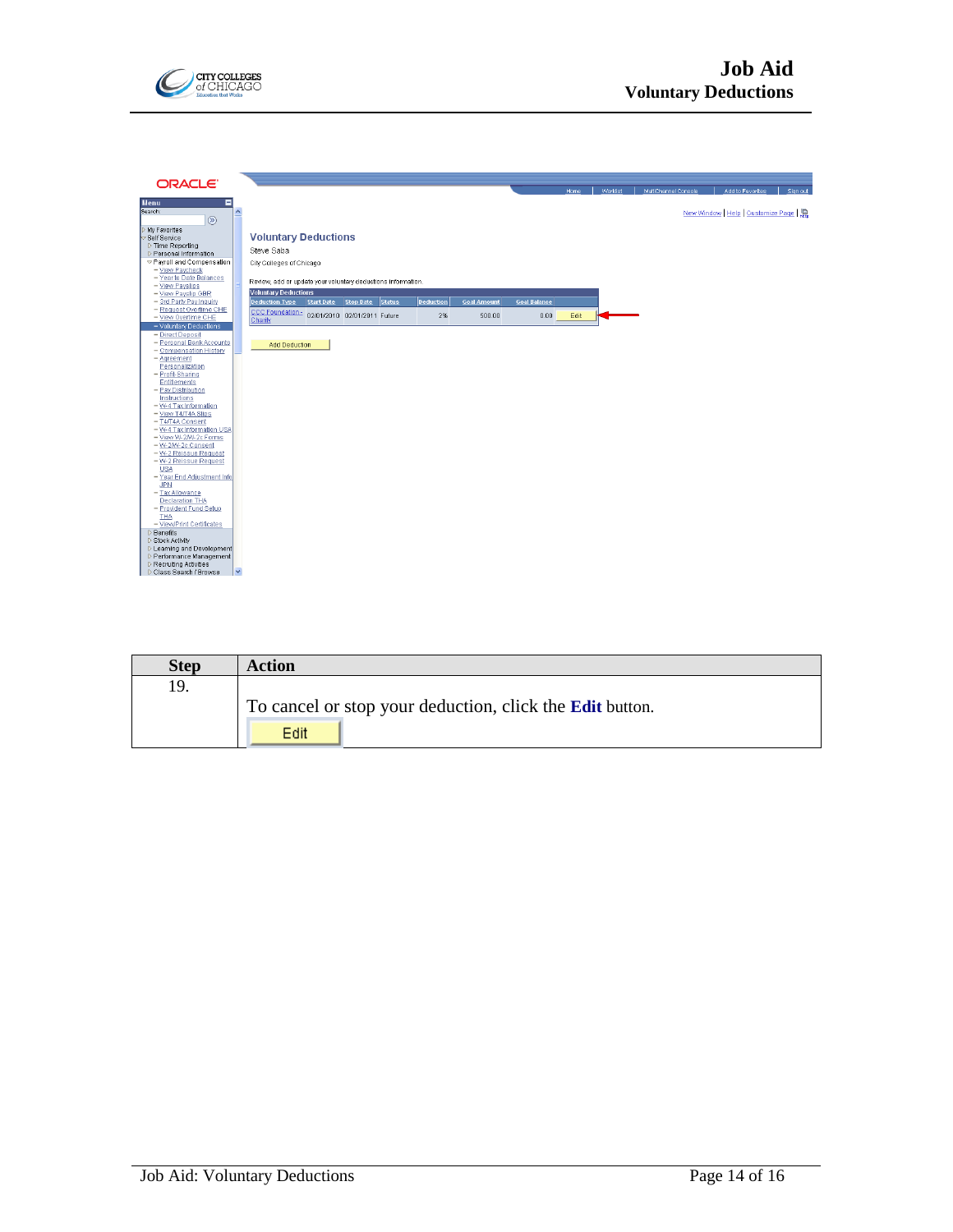

| ORACLE <sup>®</sup>                                        |                                                        |                         |                         |      |          |                      |                                      |          |
|------------------------------------------------------------|--------------------------------------------------------|-------------------------|-------------------------|------|----------|----------------------|--------------------------------------|----------|
|                                                            |                                                        |                         |                         | Home | Worklist | MultiChannel Console | Add to Favorites                     | Sign out |
| Menu                                                       |                                                        |                         |                         |      |          |                      |                                      |          |
| ▽ Payroll and Compensation<br>- View Paycheck              |                                                        |                         |                         |      |          |                      | New Window Help   Customize Page   風 |          |
| - Year to Date Balances                                    |                                                        |                         |                         |      |          |                      |                                      |          |
| - View Payslips<br>- View Payslip GBR                      | <b>Voluntary Deductions</b>                            |                         |                         |      |          |                      |                                      |          |
| - 3rd Party Pay Inquiry                                    | <b>Change Voluntary Deduction</b>                      |                         |                         |      |          |                      |                                      |          |
| - Request Overtime CHE                                     |                                                        |                         |                         |      |          |                      |                                      |          |
| - View Overtime CHE<br>- Voluntary Deductions              | Steve Saba                                             |                         |                         |      |          |                      |                                      |          |
| - Direct Deposit                                           | City Colleges of Chicago                               |                         |                         |      |          |                      |                                      |          |
| - Personal Bank Accounts<br>- Compensation History         | 'Type of Deduction:                                    |                         |                         |      |          |                      |                                      |          |
| - Agreement                                                |                                                        | Wright Scholarship Fund |                         |      |          |                      |                                      |          |
| Personalization                                            | 'Select whether Deduction is a Flat Amount or Percent: | Amount                  | $\checkmark$            |      |          |                      |                                      |          |
| - Profit-Sharing<br>Entitlements                           | 'Enter Amount or Percent to be deducted:               | o                       |                         |      |          |                      |                                      |          |
| - Pay Distribution                                         |                                                        |                         |                         |      |          |                      |                                      |          |
| Instructions<br>- W-4 Tax Information                      | Take deduction until I reach this Goal Amount:         | ١o                      |                         |      |          |                      |                                      |          |
| - View T4/T4A Slips                                        | 'Enter Deduction Start Date:                           |                         |                         |      |          |                      |                                      |          |
| - T4/T4A Consent<br>- W-4 Tax Information USA              |                                                        | 03/22/2010              | (example: 12/31/2000)   |      |          |                      |                                      |          |
| - View VV-2/W-2c Forms                                     | <b>Enter Deduction Stop Date:</b>                      | 02/16/2010              | (example: 12/31/2000) - |      |          |                      |                                      |          |
| - W-2AV-2c Consent                                         |                                                        |                         |                         |      |          |                      |                                      |          |
| - W-2 Reissue Request<br>-W-2 Reissue Request              | <b>Current Balance:</b>                                | 0.00                    |                         |      |          |                      |                                      |          |
| <b>USA</b>                                                 | * Required Field                                       |                         |                         |      |          |                      |                                      |          |
| - Year End Adjustment Info<br><b>JPN</b>                   |                                                        |                         |                         |      |          |                      |                                      |          |
| - Tax Allowance                                            | Save                                                   |                         |                         |      |          |                      |                                      |          |
| <b>Declaration THA</b><br>- Provident Fund Setup           | Return to Voluntary Deductions                         |                         |                         |      |          |                      |                                      |          |
| THA                                                        |                                                        |                         |                         |      |          |                      |                                      |          |
| - View/Print Certificates                                  |                                                        |                         |                         |      |          |                      |                                      |          |
| <b>D</b> Benefits<br>D Stock Activity                      |                                                        |                         |                         |      |          |                      |                                      |          |
| D Learning and Development                                 |                                                        |                         |                         |      |          |                      |                                      |          |
| D Performance Management<br><b>D</b> Recruiting Activities |                                                        |                         |                         |      |          |                      |                                      |          |
| D Class Search / Browse                                    |                                                        |                         |                         |      |          |                      |                                      |          |
| Catalog<br>D Academic Planning                             |                                                        |                         |                         |      |          |                      |                                      |          |
| <b>D</b> Enrollment                                        |                                                        |                         |                         |      |          |                      |                                      |          |
| D Campus Finances                                          |                                                        |                         |                         |      |          |                      |                                      |          |
| Campus Personal<br>Information                             |                                                        |                         |                         |      |          |                      |                                      |          |
| <b>N. Boodemic Decembe</b>                                 | $\ddot{\phantom{1}}$                                   |                         |                         |      |          |                      |                                      |          |

| <b>Step</b> | <b>Action</b>                                                                                              |                  |  |  |
|-------------|------------------------------------------------------------------------------------------------------------|------------------|--|--|
| 20.         | In the Enter Amount or Percent to be deducted field enter a value of one penny                             |                  |  |  |
|             | $(0.01)$ to stop the deduction.                                                                            |                  |  |  |
|             | Example                                                                                                    |                  |  |  |
|             | *Enter Amount or Percent to be deducted:                                                                   | 0.01             |  |  |
| 21.         | In the Take deduction until I reach this Goal Amount field enter a value of<br>zero to stop the deduction. |                  |  |  |
|             | Example                                                                                                    |                  |  |  |
|             | Take deduction until I reach this Goal Amount:                                                             | n                |  |  |
| 22.         | In the <b>Enter Deduction Stop Date</b> field select the date you want the deduction to                    |                  |  |  |
|             | stop.                                                                                                      |                  |  |  |
|             | Example                                                                                                    |                  |  |  |
|             | Enter Deduction Stop Date:                                                                                 | 02/16/2010<br>BU |  |  |
| 23.         |                                                                                                            |                  |  |  |
|             | After the completion of the fields, click the <b>Save</b> button.                                          |                  |  |  |
|             | 團Save                                                                                                      |                  |  |  |